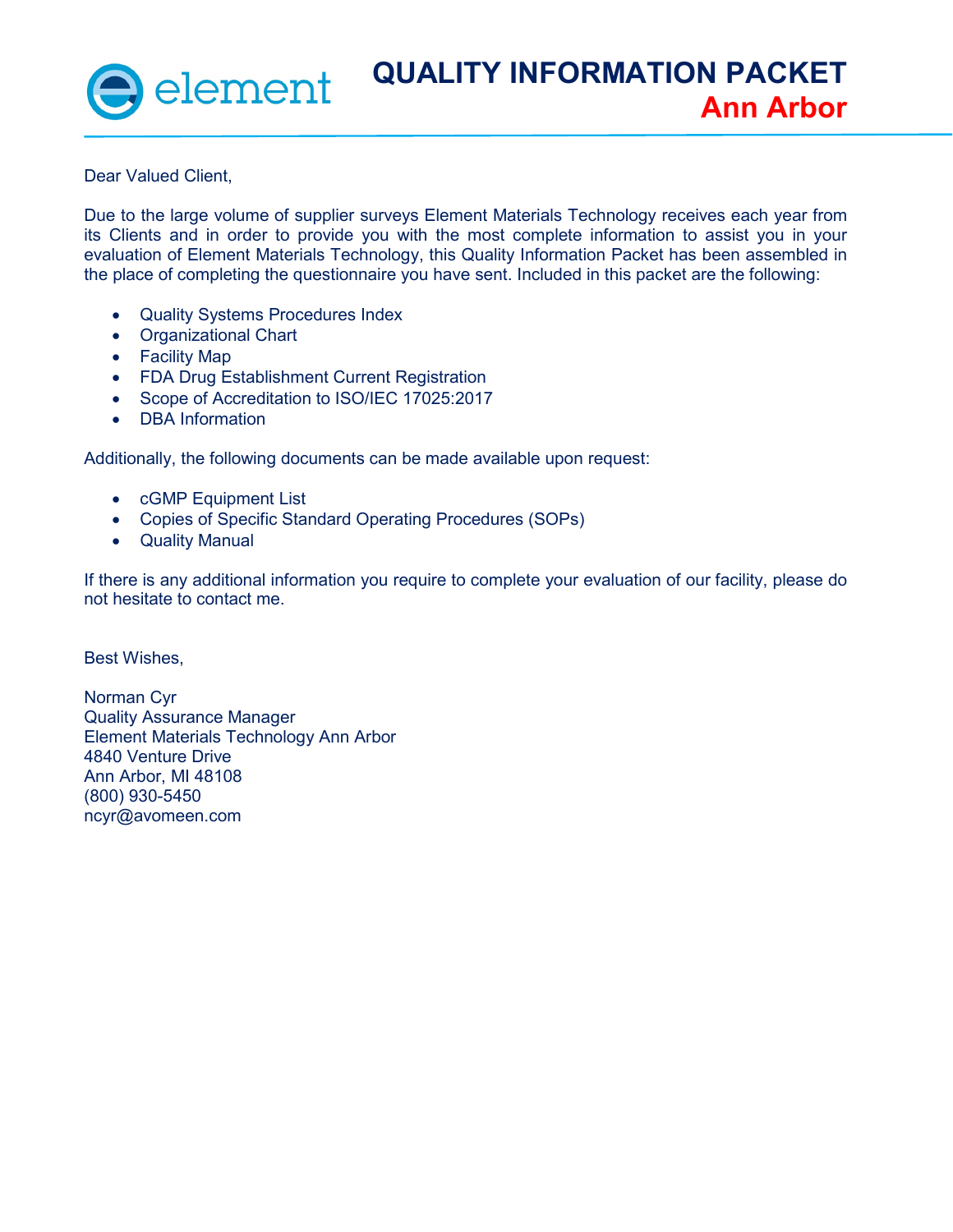#### **GENERAL FACILITY AND QUALITY SYSTEM INFORMATION**

| <b>General Information</b>    |                                      |  |
|-------------------------------|--------------------------------------|--|
| <b>Company Name</b>           | <b>Avomeen Analytical Services</b>   |  |
| <b>Address of Facility</b>    | 4840 Venture Dr, Ann Arbor, MI 48108 |  |
| <b>Phone Number</b>           | (800) 930-5450                       |  |
| Website                       | Avomeen.com                          |  |
| <b>DUNS Number</b>            | 965534816                            |  |
| <b>Services Provided</b>      | Analytical                           |  |
| <b>Number of Permanent</b>    | 80                                   |  |
| <b>Employees</b>              |                                      |  |
| <b>Number of Quality</b>      | 7                                    |  |
| <b>Employees</b>              |                                      |  |
| <b>Facility Size</b>          | 27,000 sq ft                         |  |
| <b>FDA FEI Number</b>         | 3008808597                           |  |
| <b>Expiration Date</b>        | Dec 31, 2021                         |  |
| <b>Last FDA Audit</b>         | Oct 2018                             |  |
| <b>ISO/IEC 17025:2017</b>     | $L21-22$                             |  |
| <b>Certificate Number</b>     |                                      |  |
| <b>Expiration Date</b>        | April 30, 2023                       |  |
| <b>Last ISO Renewal Audit</b> | Dec 2020                             |  |

| <b>Key Personnel Information</b> |                                      |                      |
|----------------------------------|--------------------------------------|----------------------|
| <b>Name</b>                      | Title                                | <b>Email</b>         |
| <b>Mark Harvill</b>              | <b>Chief Executive Officer</b>       | mharvill@avomeen.com |
| <b>Andrew Kolbert</b>            | President/Chief Technology Officer   | andrew@avomeen.com   |
| Carla Totton                     | Director of Quality & Client Success | ctotton@avomeen.com  |
| Luke Miller                      | <b>Director of Operations</b>        | Imiller@avomeen.com  |
| <b>Tv Tessmer</b>                | VP Finance & Administration          | ty@avomeen.com       |
| Lori Minnick                     | <b>HR Manager</b>                    | Iminnick@avomeen.com |
| Katie Morgan                     | <b>VP Marketing</b>                  | kmorgan@avomeen.com  |
|                                  |                                      |                      |

| <b>Quality Assurance Information</b>                  |                  |     |
|-------------------------------------------------------|------------------|-----|
| <b>Name and Title of QA Manager</b>                   | Norman Cyr       |     |
| <b>Telephone Number</b>                               | (800) 930-5450   |     |
| <b>Email Address</b>                                  | ncyr@avomeen.com |     |
| <b>Reports to</b>                                     | Carla Totton     |     |
| <b>Number of QA Employees</b>                         |                  |     |
| Quality Agreement signed upon request?                |                  | Yes |
| <b>Confidentiality Agreement signed upon request?</b> |                  | Yes |
| Audit/facility tour available upon request?           |                  | Yes |

| <b>Organizational &amp; Personnel Information</b>                                      |     |
|----------------------------------------------------------------------------------------|-----|
| Is there a formal training program?                                                    | Yes |
| Is training performed and documented when SOP's are created or updated?                | Yes |
| Are changes in ISO 17025, FDA and other regulatory requirements tracked and            |     |
| communicated to employees?                                                             | Yes |
| Are employees provided applicable regulatory training during onboarding and at regular | Yes |
| intervals?                                                                             |     |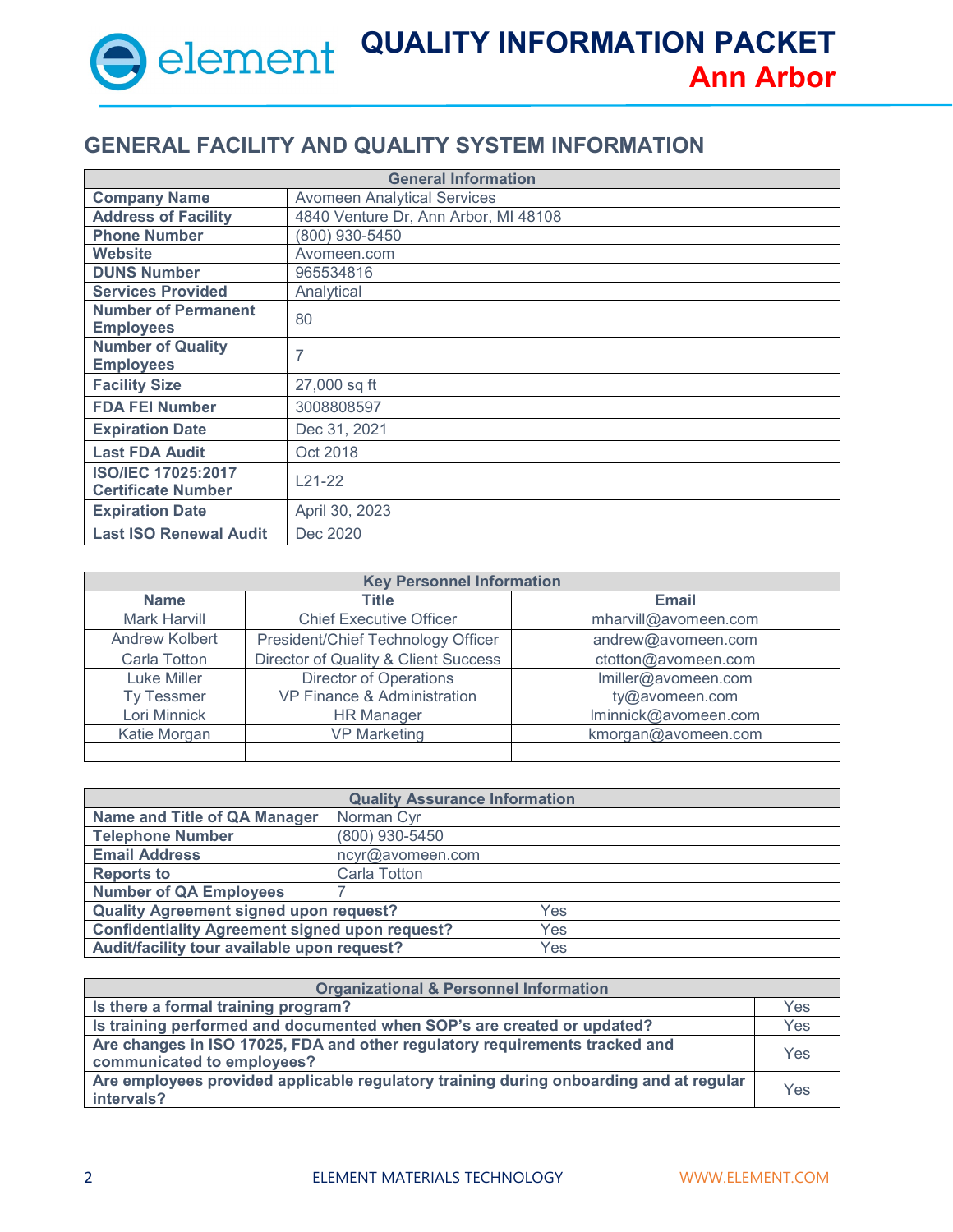| Do employees have adequate training, experience, and qualifications for their<br>responsibilities? |                     | Yes |
|----------------------------------------------------------------------------------------------------|---------------------|-----|
| Are employees tested for proficiency?                                                              |                     | Yes |
| Have any personnel been disbarred by the FDA?                                                      |                     | No  |
| Do you have an organizational chart? Can you provide a<br>copy?                                    | Yes; see attachment |     |
| Are there written job descriptions?                                                                |                     | Yes |
| Do employees have adequate training, experience, and qualifications for their<br>responsibilities? |                     | Yes |

| <b>Facility Information</b>                                                     |              |  |
|---------------------------------------------------------------------------------|--------------|--|
| <b>Total size of facility</b>                                                   | 27,000 sq ft |  |
| Area of facility utilized for office space                                      | 8,000 sq ft  |  |
| Area of facility utilized for testing labs                                      | 18,900 sq ft |  |
| Area of facility utilized for warehouse                                         | N/A          |  |
| <b>Construction of facility</b>                                                 | Single Level |  |
| Is there adequate security to assure that there is no entry by unauthorized     | Yes          |  |
| persons?                                                                        |              |  |
| Are there provisions for power backup sources for critical systems if main      | Yes          |  |
| power should fail?                                                              |              |  |
| Is there a security system in place and SOP in place and access to the facility | Yes          |  |
| controlled at all times?                                                        |              |  |
| Is there an appropriate pest control program?                                   | Yes          |  |
| Is the facility subject to inspections by regulatory authorities?               | Yes          |  |

| <b>Regulatory Information</b> |                                   |                   |
|-------------------------------|-----------------------------------|-------------------|
| <b>Recognized External</b>    | <b>Registration / Certificate</b> | Date of           |
| <b>Authority</b>              | <b>Number</b>                     | <b>Inspection</b> |
| <b>FDA</b>                    | 3008808597                        | Oct 2018          |
| <b>DEA</b>                    | RA0521852                         | Aug 2017          |
| <b>ISO</b>                    | $L21-22$                          | Dec 2020          |
|                               |                                   |                   |
|                               |                                   |                   |
|                               |                                   |                   |
|                               |                                   |                   |
|                               |                                   |                   |
|                               |                                   |                   |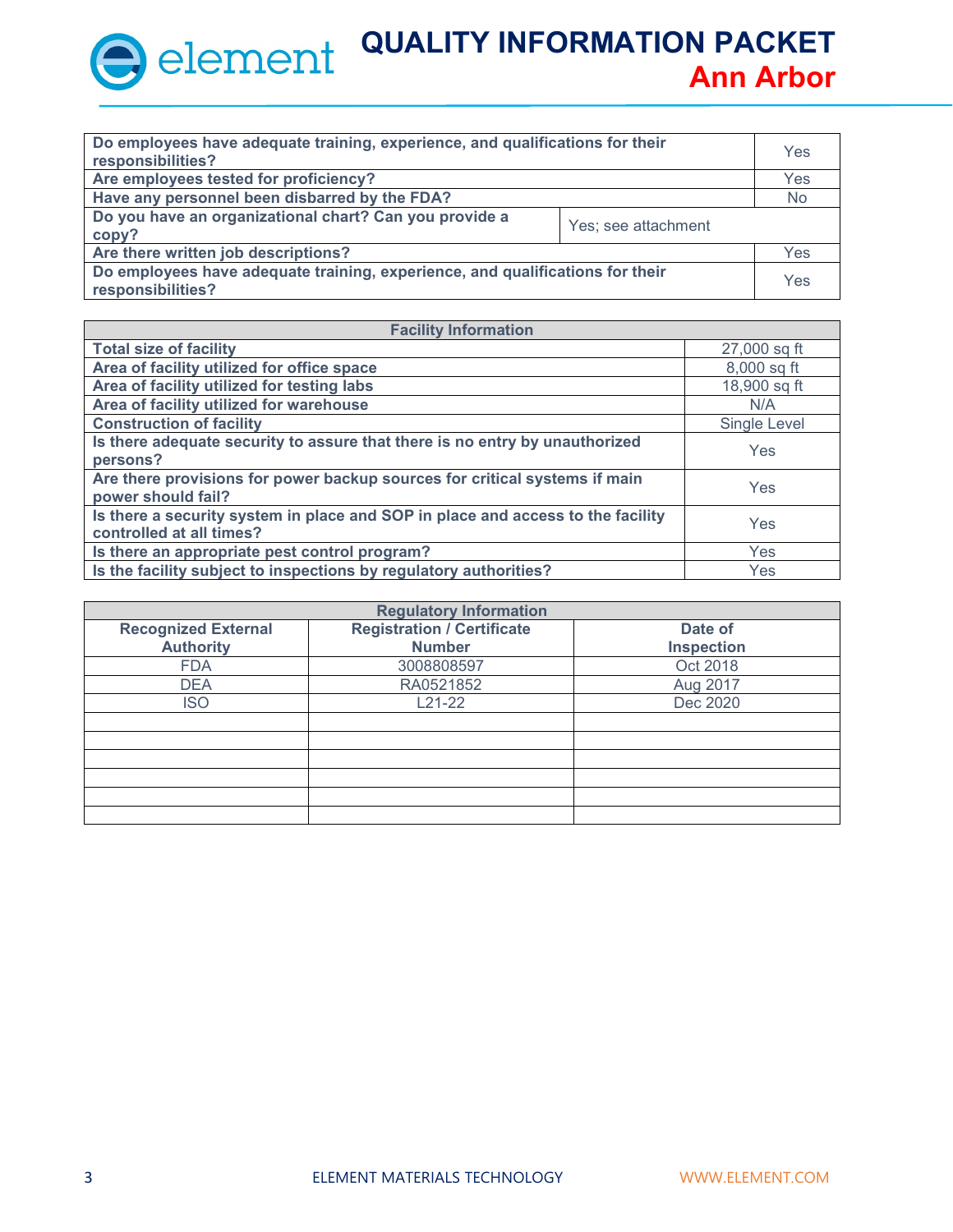| <b>Quality System Information</b>                                                           |           |            |
|---------------------------------------------------------------------------------------------|-----------|------------|
| Responsibilities and Authority                                                              |           |            |
| Do you have a quality policy manual?<br>Yes                                                 |           |            |
| Are QA/QC organization's authority and responsibilities clearly defined in writing?         |           | Yes        |
| Is there a mechanism to assure that only current test methods and specifications are in     |           | <b>Yes</b> |
| use?                                                                                        |           |            |
| Are data reviewed and trends monitored? Are adverse trends addressed, and is                |           | <b>Yes</b> |
| appropriate management notified?                                                            |           |            |
| Does the QA unit have the authority to halt laboratory, manufacturing, validation and/or    |           | <b>Yes</b> |
| calibration testing activities?                                                             |           |            |
| Does QA review all Certificates of Analyses (CofAs) after a thorough review of all          |           | <b>Yes</b> |
| associated raw data?                                                                        |           |            |
| <b>Complaint Handling</b>                                                                   |           |            |
| Is there a formal system to document and review customer complaints?                        |           | Yes        |
| Is management made of aware of customer complaints?                                         |           | Yes        |
| <b>Change Control</b>                                                                       |           |            |
| Is there an adequate system, described in an SOP, for controlling changes to methods,       |           | <b>Yes</b> |
| documents, and equipment, and requiring evaluation of need for re-qualification or          |           |            |
| revalidation?                                                                               |           |            |
| Is QA involved in the change control process?                                               |           | Yes        |
| Is there a system in place to assure that changes are approved prior to implementation?     |           | Yes        |
| <b>Audit Programs</b>                                                                       |           |            |
| Do you host customer audits?                                                                |           | Yes        |
| If Yes; How many per year?                                                                  |           | varies     |
| Is there an internal quality audit program that covers all areas of the operation to        |           |            |
| verify that SOPs and other procedures and policies are being followed, and to               |           | Yes        |
| determine effectiveness of the quality systems?                                             |           |            |
| Based on the audit findings and recommendations, are steps taken to correct any             |           |            |
| areas of noncompliance? Are corrective actions documented? Is their                         |           | Yes        |
| effectiveness verified in subsequent audits?                                                |           |            |
| If any contractors (e.g., laboratories, off-site storage facilities) are used, are they     |           | Yes        |
| periodically audited, and their performance monitored?                                      |           |            |
| Are all suppliers that provide critical materials and/or external calibration services      |           | Yes        |
| audited/evaluated?                                                                          |           |            |
| <b>Test Sample Control</b>                                                                  |           |            |
| Is there an SOP for receipt, identification, and storage of incoming test samples?          |           | Yes        |
| How are test samples received?<br>Per ADM-0004                                              |           |            |
| Is the test sample log-in procedure computerized?                                           | <b>No</b> |            |
| How are test samples stored?<br>Per ADM-0004                                                |           |            |
| Is there adequate security for stored test samples?                                         |           | Yes        |
| Is test sample flow tracked?                                                                |           | Yes        |
| Are test samples reconciled and any discrepancy investigated and reported to the<br>client? |           | Yes        |
| Is there an SOP controlling retention and/or destruction of excess samples?                 |           | Yes        |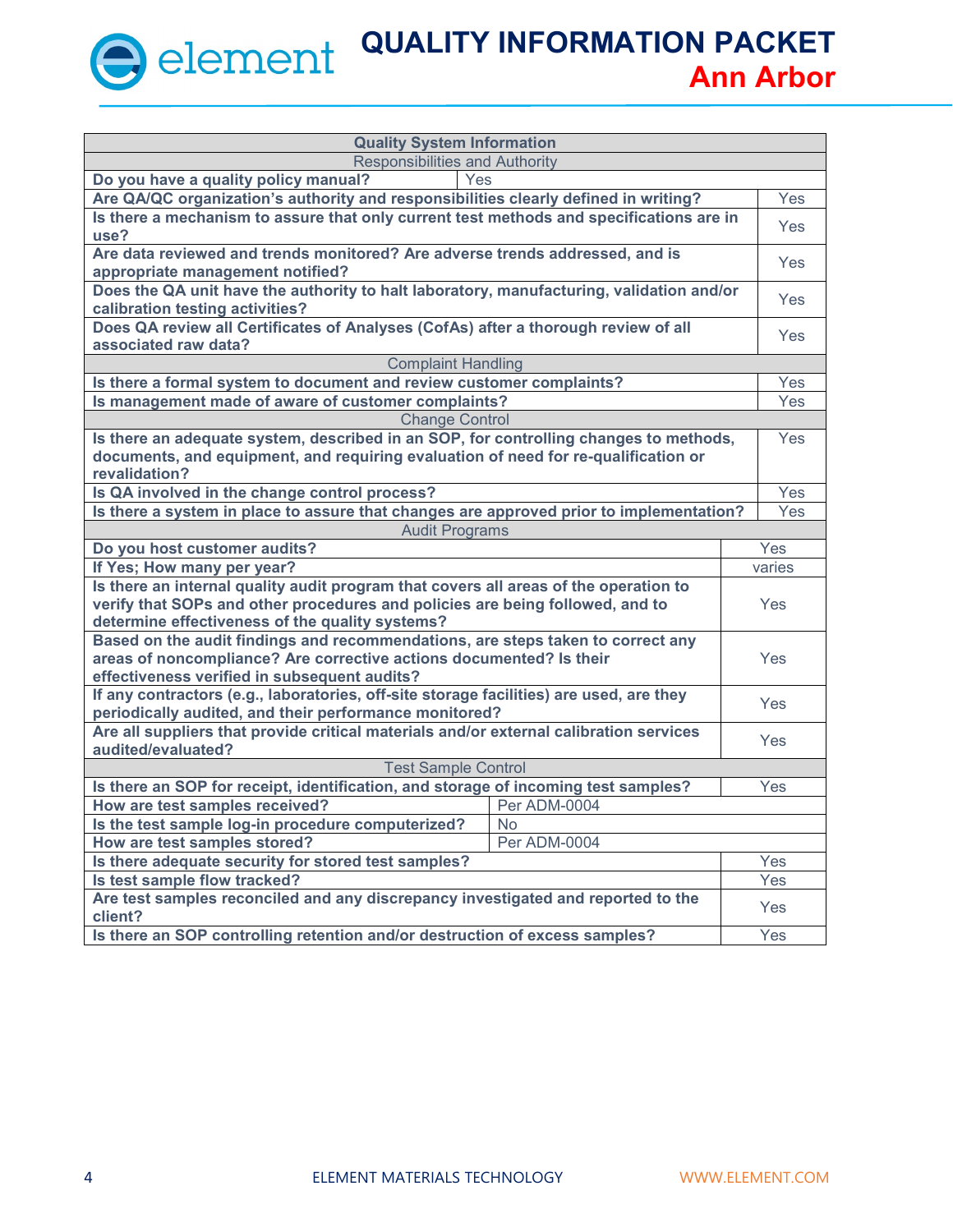| <b>Quality System Information Continued</b>                                           |            |
|---------------------------------------------------------------------------------------|------------|
| Out of Specification Investigation Procedure (OOS)                                    |            |
| Is there an SOP for laboratory investigations of unexpected test results to assure    |            |
| that a uniform procedure is followed to determine why the unexpected result           | Yes        |
| occurred and that corrective actions are implemented when necessary?                  |            |
| Are clients promptly notified of unexpected and/or out of specification test results? | Yes        |
| Deviation Procedure and Corrective/Preventive Action Procedure (CAPA)                 |            |
| Is there an SOP for deviations to ensure that a uniform procedure is followed and     | <b>Yes</b> |
| that the impact is appropriately assessed and documented?                             |            |
| Is there a formal Corrective Action Preventive Action program?                        | <b>Yes</b> |
| Are CAPAs evaluated for efficiency?                                                   | <b>Yes</b> |
| Is there a system in place for continuous improvement and management review?          | <b>Yes</b> |

| <b>Document Control Information</b>                                                                                                       |            |  |
|-------------------------------------------------------------------------------------------------------------------------------------------|------------|--|
| <b>Standard Operating Procedures (SOPs)</b>                                                                                               |            |  |
| Are there written SOPs for all areas of the operation?                                                                                    | Yes        |  |
| Is there an SOP for writing, handling and updating of SOPs? Are SOPs periodically                                                         | <b>Yes</b> |  |
| reviewed and updated?                                                                                                                     |            |  |
| Is a history of SOP revisions maintained?                                                                                                 | Yes        |  |
| Are current SOPs readily available to employees?                                                                                          | Yes        |  |
| Is there an adequate system to assure that unneeded or obsolete documents are<br>removed from use?                                        | <b>Yes</b> |  |
| Is there an SOP for document control?                                                                                                     | Yes        |  |
| If a client's test procedures or specifications are reformatted, does the client<br>review and approve the reformatted document?          | Yes        |  |
| Are procedural changes approved by QA and controlled to ensure that the most<br>current version of the SOP is in use?                     | Yes        |  |
| <b>Testing Records</b>                                                                                                                    |            |  |
| Is appropriate information recorded in test records concerning instruments used                                                           | <b>Yes</b> |  |
| in tests (ID number, etc.)?                                                                                                               |            |  |
| If chromatograms, charts, spectra are stored separate from other test records, are<br>there adequate cross-references to their locations? | Yes        |  |
| Are records legible? Are they appropriately signed and dated where required?                                                              | <b>Yes</b> |  |
| Are there overwrites, whiteouts, or pencil entries in official records?                                                                   | <b>No</b>  |  |
| Are changes to data properly initialed, dated, and explained based on an SOP that                                                         |            |  |
| describes acceptable methods for recording data and correcting errors in official                                                         |            |  |
| documents?                                                                                                                                |            |  |
| Are records reviewed for completeness before filing?                                                                                      |            |  |
| Is there appropriate security for data and records?                                                                                       |            |  |
| Are raw data/records retained for an appropriate length of time?                                                                          | Yes        |  |
| How long are records retained for?   2 Years on-site/Indefinitely off-site                                                                |            |  |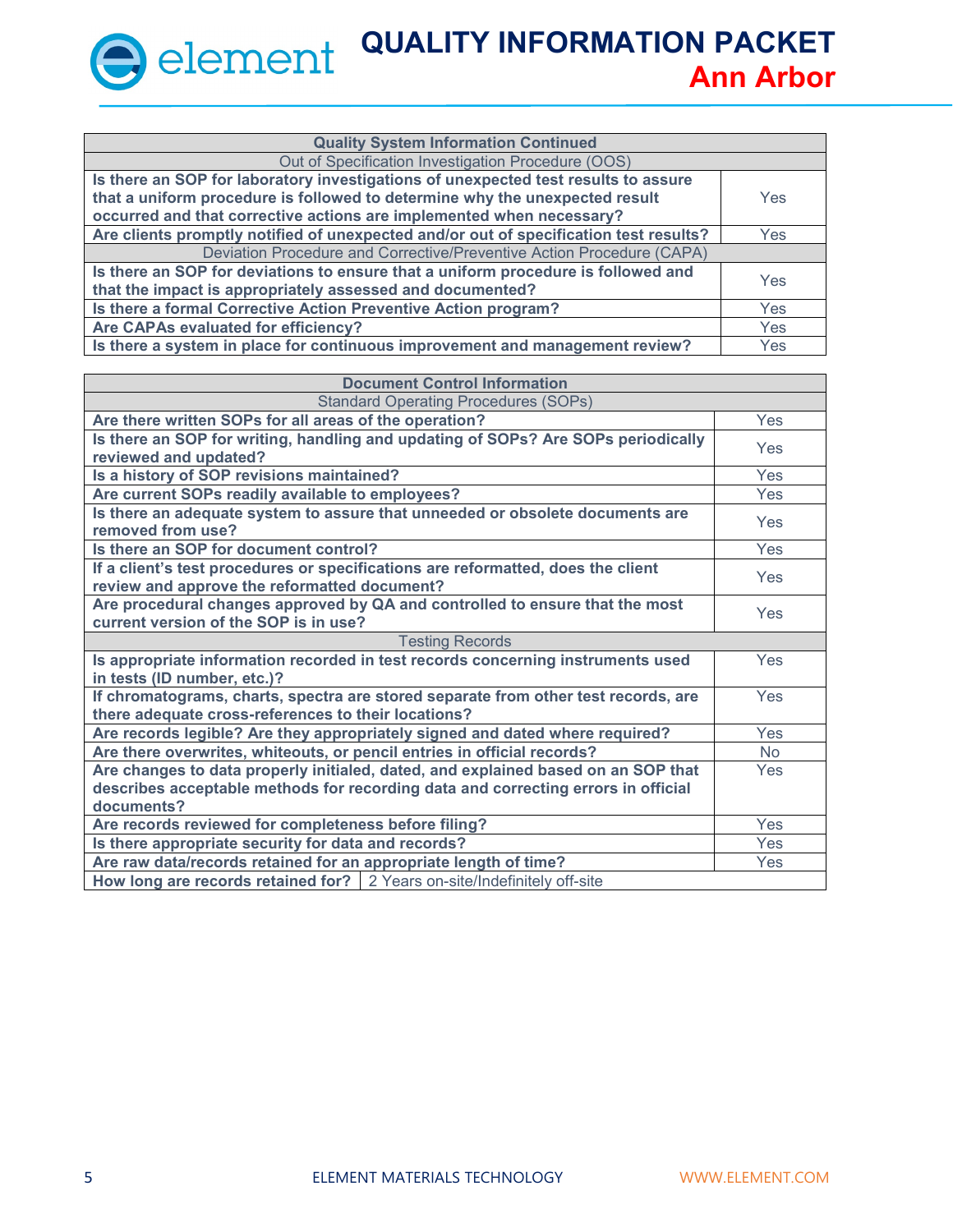| <b>Operations Information</b>                                                          |            |  |
|----------------------------------------------------------------------------------------|------------|--|
| <b>Laboratory Cleaning Procedures</b>                                                  |            |  |
| Based on an SOP is the laboratory cleaned and disinfected?                             | Yes        |  |
| Is there an adequate procedure for disposal of microbiological waste?                  | Yes        |  |
| Are there procedures dictating cross contamination prevention and lab cleaning?        | <b>Yes</b> |  |
| <b>Laboratory Control of Supplies</b>                                                  |            |  |
| Are reagents and microbiological media adequately controlled and monitored to          | Yes        |  |
| assure that they are periodically replaced and that old reagents are not used?         |            |  |
| Is the first in, first out rule enforced for all incoming materials?                   | Yes        |  |
| Are all containers of materials or solutions adequately labeled to determine identity, | Yes        |  |
| preparer, and dates of preparation and expiration (if applicable)?                     |            |  |
| Are preparation records maintained, including manufacturer and lot number,             | Yes        |  |
| preparer and date?                                                                     |            |  |
| Is an expiration date assigned to prepared media and are prepared media stored at      | Yes        |  |
| manufacturers' recommended storage temperatures?                                       |            |  |
| Is each lot of biological indicators checked for identity and viability?               | Yes        |  |
| Are positive controls periodically included in autoclave runs?                         | N/A        |  |
| Based on an SOP, is there appropriate control and documentation of stock cultures,     | Yes        |  |
| including storage, propagation, assurance of purity, and traceability?                 |            |  |
| <b>Laboratory Testing</b>                                                              |            |  |
| Do personnel eat, drink or some in the laboratory areas?                               | <b>No</b>  |  |
| Is environmental monitoring and trending performed on a routine basis?                 | Yes        |  |
| Are there complete written instructions for testing, including methods, equipment,     | Yes        |  |
| operating parameters?                                                                  |            |  |
| Are methods validated (when applicable) based on an SOP?                               | Yes        |  |
| Are USP methods kept current upon revision?                                            | Yes        |  |
| Are test methods readily available to the laboratory technicians?                      | Yes        |  |
| Are test methods followed without approved modification?                               | <b>No</b>  |  |
| Is testing conducted with appropriate technique and in such a manner and place to      | Yes        |  |
| preclude laboratory contamination of samples?                                          |            |  |
| Are controls used for testing? Are their results recorded?                             | Yes        |  |
| Are data and calculations reviewed, verified and signed by a second person?            | Yes        |  |

| <b>Equipment Information</b>                                                                                     |     |  |
|------------------------------------------------------------------------------------------------------------------|-----|--|
| Installation and Qualification                                                                                   |     |  |
| Is there an SOP for qualifying new or significantly changed equipment and<br>instruments?                        | Yes |  |
| Do qualifications of stability chambers, autoclaves, and incubators include<br>temperature distribution studies? | Yes |  |
| Is equipment available in sufficient quantity to perform all required testing within<br>required time frames?    | Yes |  |
| Are there operational SOPs for all equipment and instruments?                                                    | Yes |  |
| Maintenance and Calibration                                                                                      |     |  |
| Are there SOPs for inspection and maintenance of equipment and of measuring<br>and testing instruments?          | Yes |  |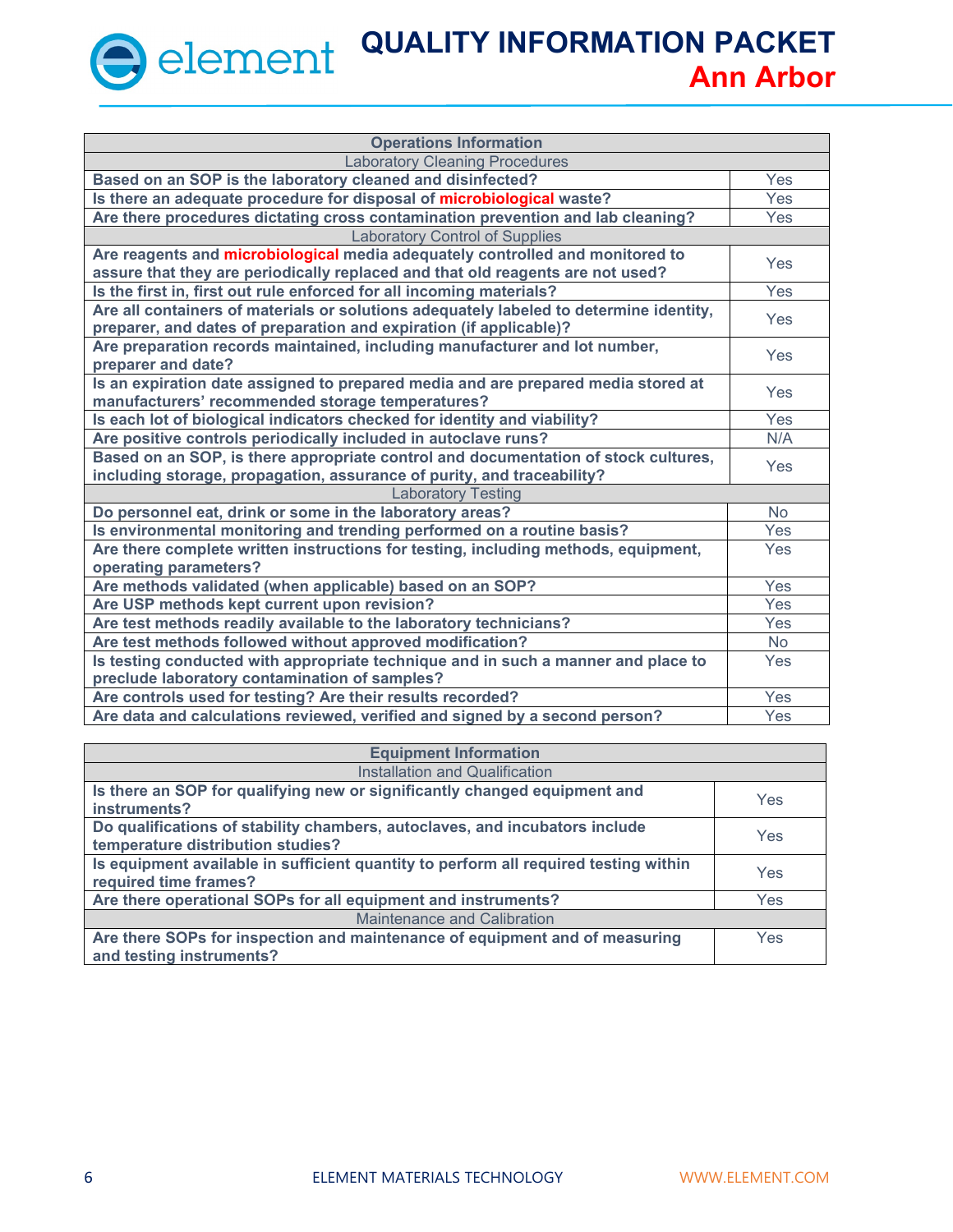| <b>Equipment Information Continued</b>                                                   |            |  |  |
|------------------------------------------------------------------------------------------|------------|--|--|
| Maintenance and Calibration                                                              |            |  |  |
| If so, do SOPs assign responsibilities; including schedules; describe methods,           | <b>Yes</b> |  |  |
| equipment, and materials to be used, including calibration over actual range of          |            |  |  |
| use and standards traceable to national standards, and include specifications and        |            |  |  |
| tolerances; and require maintenance of records?                                          |            |  |  |
| Does an SOP specify that equipment cannot be used if it is beyond the calibration        | <b>Yes</b> |  |  |
| due date, and describe actions to be taken if equipment is used that is found to         |            |  |  |
| have been beyond the due date or is found to be out of calibration limits?               |            |  |  |
| Are calibrated instruments labeled with date calibrated and date next calibration is     | <b>Yes</b> |  |  |
| due?                                                                                     |            |  |  |
| Is equipment in use observed to be within calibration dating?                            | <b>Yes</b> |  |  |
| Are periodic verifications performed on analytical balances (using a range of            | <b>Yes</b> |  |  |
| weights) to assure that they remain within calibration in the time between full          |            |  |  |
| calibrations?                                                                            |            |  |  |
| Are records maintained for maintenance and calibration operations?                       | Yes        |  |  |
| If so, do SOPs assign responsibilities; including schedules; describe methods,           | Yes        |  |  |
| equipment, and materials to be used; and require maintenance of records?                 |            |  |  |
| If instruments malfunction or are determined to be defective, are they immediately       | <b>Yes</b> |  |  |
| taken out of use?                                                                        |            |  |  |
| Are there SOPs for calibration of equipment and instruments?                             | <b>Yes</b> |  |  |
| Are equipment calibration standards traceable to N.I.S.T or other certification<br>body? | <b>Yes</b> |  |  |

| <b>Computerized Systems Information</b>                                                        |                                                       |            |  |
|------------------------------------------------------------------------------------------------|-------------------------------------------------------|------------|--|
| List computerized systems used with<br><b>Master Control</b>                                   |                                                       |            |  |
| regulatory implications                                                                        |                                                       |            |  |
| Are these computerized systems                                                                 | Yes; validated to meet requirements of 21 CFR part 11 |            |  |
| validated?                                                                                     |                                                       |            |  |
|                                                                                                | <b>Network Back-up Procedures</b>                     |            |  |
| Are suitable backup systems in place, such as copies of programs and files,                    |                                                       | <b>Yes</b> |  |
| duplicate tapes, or microfilm?                                                                 |                                                       |            |  |
| Is the network back-up procedure outlined in an SOP?                                           |                                                       | Yes        |  |
|                                                                                                | <b>Change Control</b>                                 |            |  |
| Is there a system to control changes to systems and programs?<br>Yes                           |                                                       |            |  |
| Does the system assure that changes receive the proper review and approval with                |                                                       |            |  |
| regard to potential effects before being instituted and that only authorized<br><b>Yes</b>     |                                                       |            |  |
| personnel can make such changes?                                                               |                                                       |            |  |
| If necessary, are personnel trained subsequent to changes?<br>Yes                              |                                                       |            |  |
| Is a record of system and program changes maintained?                                          |                                                       |            |  |
| <b>Security</b>                                                                                |                                                       |            |  |
| Is there an appropriate security system to limit access to computerized systems,<br><b>Yes</b> |                                                       |            |  |
| protect records from tampering, and prevent data alterations?                                  |                                                       |            |  |
| If anyone leaves the department or company or otherwise loses authority to                     |                                                       |            |  |
| access the systems, are there procedures to immediately remove that person's<br>Yes            |                                                       |            |  |
| access codes from the system?                                                                  |                                                       |            |  |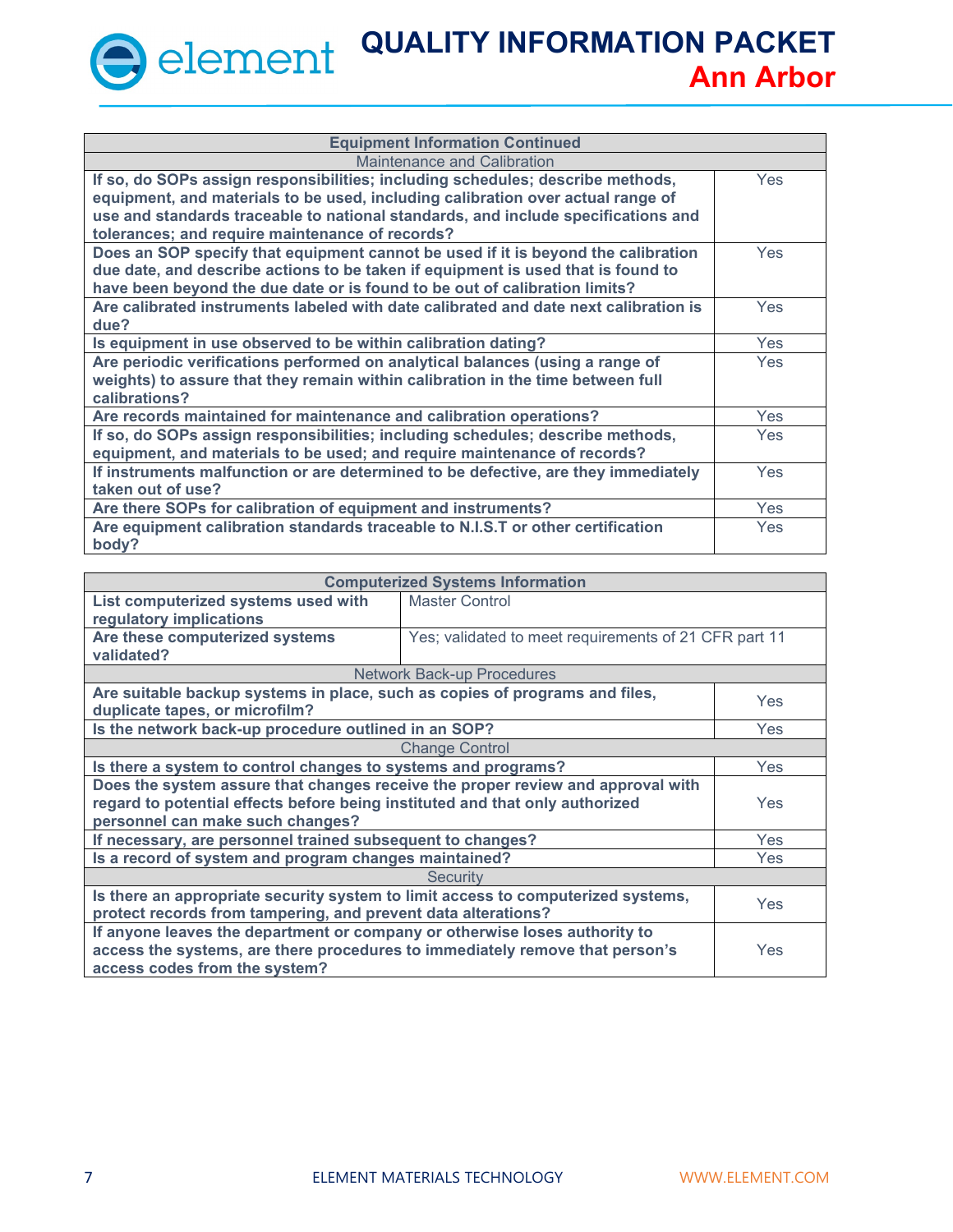| <b>Computerized Systems Information Continued</b>                                                                   |     |
|---------------------------------------------------------------------------------------------------------------------|-----|
| <b>Electronic Records</b>                                                                                           |     |
| Is there an SOP or written policy that describes the electronic records retention<br>system that is used?           | Yes |
| Is the system capable of producing accurate and complete copies of records in<br>both paper and electronic formats? | Yes |
| If a change is made, is the previous information still available?                                                   | Yes |

#### **QUALITY SYSTEMS PROCEDURES INDEX**

| <b>SOP</b><br><b>Format</b> | <b>Type</b>               |
|-----------------------------|---------------------------|
| ADM-XXXX                    | <b>Administration SOP</b> |
| QLT-XXXX                    | <b>Quality SOP</b>        |
| POL-XXXX                    | Policy SOP                |
| <b>INS-XXXX</b>             | Instrument                |
| FCT-XXXX                    | Faculty                   |
| LAB-XXXX                    | Laboratory                |
| MFG-XXXX                    | Manufacturing             |

### **QUALITY SYSTEMS PROCEDURES LIST**

| <b>SOP</b><br><b>Number</b> | <b>Title</b>                                                                                   |
|-----------------------------|------------------------------------------------------------------------------------------------|
| ADM-0001                    | <b>Qualification Protocol Design</b>                                                           |
| ADM-0002                    | <b>Receiving Product from Couriers</b>                                                         |
| ADM-0003                    | <b>Checking in Received Packages</b>                                                           |
| ADM-0004                    | Sample Management                                                                              |
| ADM-0005                    | Shipping                                                                                       |
| ADM-0006                    | <b>Method Validation Protocol</b>                                                              |
| ADM-0007                    | Project Initiation                                                                             |
| ADM-0008                    | Consultants                                                                                    |
| FCT-0001                    | "Sanitation, Maintenance, Sewage and Refuse"                                                   |
| FCT-0002                    | Refrigerator and Freezer Temperature Monitoring                                                |
| FCT-0003                    | "ELPRO Monitoring System for Stability Chambers, Refrigerators, Freezers and<br>Manufacturing" |
| <b>FCT-0004</b>             | QC Water System Monitoring                                                                     |
| <b>FCT-0005</b>             | In-House DI Water System                                                                       |
| <b>INS-0001</b>             | "Instrument Equipment Qualification, Use, Maintenance and Calibration"                         |
| <b>INS-0002</b>             | Class II Biological Safety Cabinet Operation and Maintenance                                   |
| <b>INS-0003</b>             | <b>GC Annual Maintenance and Calibration</b>                                                   |
| <b>INS-0004</b>             | Anemometer Use for Annual Laboratory Fume Hood Calibrations                                    |
| <b>INS-0005</b>             | <b>GC-MS Annual Maintenance and Qualification</b>                                              |
| <b>INS-0006</b>             | <b>SEM/EDXA</b>                                                                                |
| <b>INS-0007</b>             | FT-IR                                                                                          |
| <b>INS-0008</b>             | Gas Chromatography (GC-FID)                                                                    |
| <b>INS-0009</b>             | Gas Chromatography Mass Spectrometry (GC-MS)                                                   |
| <b>INS-0010</b>             | AB SCIEX API-3000 LC-MS/MS                                                                     |
| <b>INS-0011</b>             | Micropipettes and Pipet-Aid                                                                    |
| <b>INS-0012</b>             | SPEX 6770 Freezer/Mill                                                                         |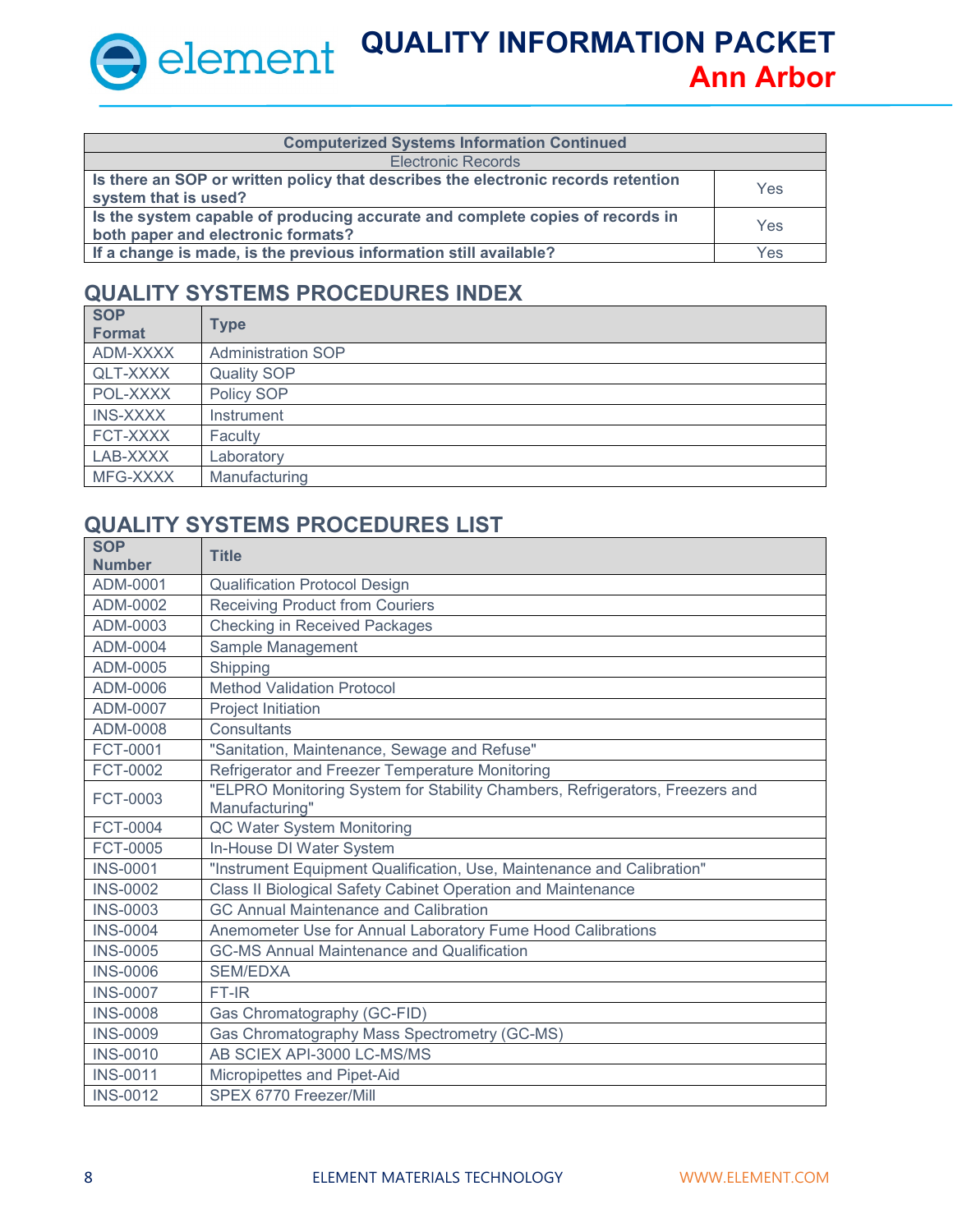| <b>INS-0013</b> | Thermo Finnigan LCQ Deca LC-MS                                            |  |  |  |  |
|-----------------|---------------------------------------------------------------------------|--|--|--|--|
| <b>INS-0014</b> | Standardization and Use of pH meters                                      |  |  |  |  |
| <b>INS-0015</b> | Calibration and Use of Dissolution Apparatus in the Analytical Laboratory |  |  |  |  |
| <b>INS-0016</b> | "Verifications of Clocks, Timers and Stopwatches"                         |  |  |  |  |
| <b>INS-0017</b> | High Performance Liquid Chromatography (HPLC)                             |  |  |  |  |
| <b>INS-0018</b> | Caron Stability Chamber Series 6000/6500/7000                             |  |  |  |  |
| <b>INS-0019</b> | MCP 100 Polarimeter                                                       |  |  |  |  |
| <b>INS-0020</b> | Handheld BRIX Refractometer                                               |  |  |  |  |
| <b>INS-0021</b> | Viscometer                                                                |  |  |  |  |
| <b>INS-0022</b> | Karl Fischer Coulometric Titration                                        |  |  |  |  |
| <b>INS-0023</b> | Use and Calibration of Balances                                           |  |  |  |  |
| <b>INS-0024</b> | Oakton DO 6+ Dissolved Oxygen Meter                                       |  |  |  |  |
| <b>INS-0025</b> | Brookhaven Zetasizer                                                      |  |  |  |  |
| <b>INS-0026</b> | Calibration and Use of Thermometers                                       |  |  |  |  |
| <b>INS-0027</b> | Perkin Elmer Lambda 365 Spectrophotometer Calibration and Use             |  |  |  |  |
| <b>INS-0028</b> | BioTek Epoch Microplate Reader Calibration and Use                        |  |  |  |  |
| <b>INS-0029</b> | TA Instruments Q50 TGA Operation and Semi-Annual Calibration              |  |  |  |  |
| <b>INS-0030</b> | TA Instruments DSC Q20a                                                   |  |  |  |  |
| <b>INS-0031</b> | CAP 2000+ Viscometer                                                      |  |  |  |  |
| <b>INS-0032</b> | Bahnson ES 2000 CDML Photostability Chamber                               |  |  |  |  |
| <b>INS-0033</b> | Sanyo Labo Autoclave Use and Calibration                                  |  |  |  |  |
| <b>INS-0034</b> | Seteflash Closed Cup Flash Point Tester                                   |  |  |  |  |
| <b>INS-0035</b> | Agilent 7500 CC ICP-MS                                                    |  |  |  |  |
| <b>INS-0036</b> | Agilent 7500ce Chemstation                                                |  |  |  |  |
| <b>INS-0037</b> | <b>Capillary Electrophoresis</b>                                          |  |  |  |  |
| <b>INS-0038</b> | LABCONCO Freezone 4.5 Lyophilizer                                         |  |  |  |  |
| <b>INS-0039</b> | Franz Vertical Diffusion Cells (VDC)                                      |  |  |  |  |
| <b>INS-0040</b> | <b>Conductivity Meter Calibration and Use</b>                             |  |  |  |  |
| <b>INS-0041</b> | "Ci4200 Spectrophotometer Setup, Operation and Calibration"               |  |  |  |  |
| <b>INS-0042</b> | "ILT2400 Optical ""Light"" Meter Setup, Operations, and Calibration"      |  |  |  |  |
| <b>INS-0043</b> | SDS-Page with Xcell SureLock Mini-Cell                                    |  |  |  |  |
| <b>INS-0044</b> | BioTek FLx800 Multi-Detection Microplate Reader                           |  |  |  |  |
| <b>INS-0045</b> | Waters Acquity UPLC-QTOF LC-MS Instrument                                 |  |  |  |  |
| <b>INS-0046</b> | Use of Ovens                                                              |  |  |  |  |
| <b>INS-0047</b> | Waters Acquity UPLC $\diamondsuit$ QTOF LC-MS Instrument (Xevo G2-S)      |  |  |  |  |
| <b>INS-0048</b> | Agilent 7800 ICP-MS                                                       |  |  |  |  |
| <b>INS-0049</b> | Eppendorf Centrifuge 5804R                                                |  |  |  |  |
| <b>INS-0050</b> | The Advanced Micro-Osmometer                                              |  |  |  |  |
| <b>INS-0051</b> | DIONEX ICS-3000 Ion Chromatography (IC) system                            |  |  |  |  |
| <b>INS-0052</b> | Seivers 900 Total Organic Carbon Analyzer                                 |  |  |  |  |
| <b>INS-0053</b> | <b>Benchtop Injection Molder</b>                                          |  |  |  |  |
| <b>INS-0054</b> | <b>CETI8 MK3 Smoke Machine</b>                                            |  |  |  |  |
| <b>INS-0055</b> | <b>Milestone Microwave</b>                                                |  |  |  |  |
| <b>INS-0056</b> | Nanodrop 2000 Spectrophotometer                                           |  |  |  |  |
| <b>INS-0057</b> | Using Thermolyne LOCATOR 4 Plus Cryobiological Storage Vessel             |  |  |  |  |
| <b>INS-0058</b> | HERACELL VIOS 160i CO2 Incubator Operations                               |  |  |  |  |
| <b>INS-0059</b> | <b>Bottle Top Dispenser</b>                                               |  |  |  |  |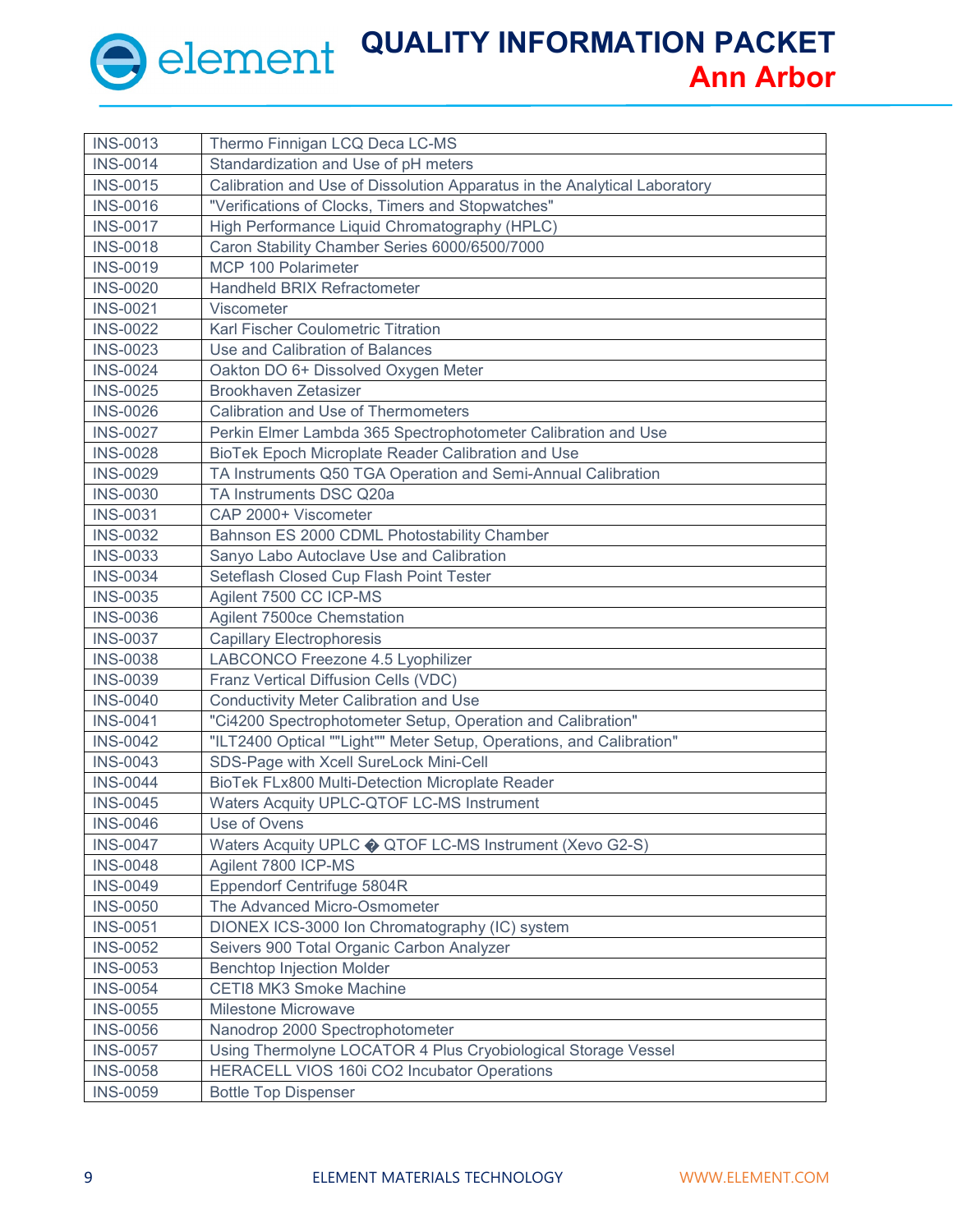| <b>INS-0060</b> | Using BioRad GS-800 Calibrated Imaging Densitometer                                       |  |  |  |
|-----------------|-------------------------------------------------------------------------------------------|--|--|--|
| <b>INS-0061</b> | <b>Using Countess II Automated Cell Counter</b>                                           |  |  |  |
| <b>INS-0062</b> | BioTek Synergy H1 Microplate Reader Use                                                   |  |  |  |
| <b>INS-0063</b> | Mettler Toledo EasyPlus Automated Titrator                                                |  |  |  |
| <b>INS-0064</b> | Abbe Mark II Plus Refractometer                                                           |  |  |  |
| <b>INS-0065</b> | E-Z Press 1&2 Ton & Intrinsic Dissolution Apparatus                                       |  |  |  |
| <b>INS-0066</b> | Maurice CE-SDS/cIEF                                                                       |  |  |  |
| <b>INS-0067</b> | Waters Acquity UPLC and TQD LC-MS Instrument                                              |  |  |  |
| <b>INS-0068</b> | SM450e Smoke Machine                                                                      |  |  |  |
| <b>INS-0069</b> | TruScan RM Handheld Raman Analyzer                                                        |  |  |  |
| <b>INS-0070</b> | <b>Waters Acquity UPLC and Empower Operations</b>                                         |  |  |  |
| <b>INS-0071</b> | <b>XLW-EC Tensile Tester</b>                                                              |  |  |  |
| <b>INS-0072</b> | <b>GC-MSMS Annual Maintenance and Calibration</b>                                         |  |  |  |
| <b>INS-0073</b> | <b>QExactive Plus</b>                                                                     |  |  |  |
| <b>INS-0074</b> | Gas Chromatography Triple Quad (GC-MSMS)                                                  |  |  |  |
| <b>INS-0075</b> | <b>Instron Electro-Puls</b>                                                               |  |  |  |
| LAB-0001        | LabCup                                                                                    |  |  |  |
| LAB-0002        | <b>VWR Inventory Management</b>                                                           |  |  |  |
| LAB-0003        | <b>Reagent Inventory</b>                                                                  |  |  |  |
| LAB-0004        | Handling of Gas Cylinders                                                                 |  |  |  |
| LAB-0005        | Reference Standards                                                                       |  |  |  |
| LAB-0006        | Laboratory Labeling                                                                       |  |  |  |
| LAB-0007        | <b>Peer Review</b>                                                                        |  |  |  |
| LAB-0008        | <b>Laboratory Cleaning</b>                                                                |  |  |  |
| LAB-0009        | "Expiry Dating for Chemicals, Reagents, Solutions, and Solvents"                          |  |  |  |
| LAB-0010        | <b>Analytical Method Performance</b>                                                      |  |  |  |
| LAB-0011        | <b>Instrument Column Use</b>                                                              |  |  |  |
| LAB-0012        | <b>Washing Laboratory Glassware</b>                                                       |  |  |  |
| LAB-0013        | <b>Conduct of Stability Studies</b>                                                       |  |  |  |
| LAB-0014        | Standardization and Use of USP Volumetric Solutions                                       |  |  |  |
| LAB-0015        | Rounding and Significant Figures in Chemical Calculations                                 |  |  |  |
| LAB-0016        | OpenLAB CDS for HPLC and GC                                                               |  |  |  |
| LAB-0017        | Use of External Laboratory Vendors                                                        |  |  |  |
| LAB-0018        | Decontamination of Hazardous Substances for Disposal                                      |  |  |  |
| LAB-0019        | <b>Cleaning ICP-MS Plastic and Glassware</b>                                              |  |  |  |
| LAB-0020        | Use of Equipment at External Laboratories                                                 |  |  |  |
| LAB-0021        | <b>Identification of Unknowns</b>                                                         |  |  |  |
| LAB-0022        | Deformulation of Pharmaceutical Products                                                  |  |  |  |
| LAB-0023        | <b>Conduct of Extractables and Leachables Studies</b>                                     |  |  |  |
| LAB-0024        | "Handling, Storage and Disposal of Hazardous Waste"                                       |  |  |  |
| LAB-0025        | Method Familiarization of USP Methods                                                     |  |  |  |
| LAB-0026        | OpenLAB CDS 2.5                                                                           |  |  |  |
| LAB-0027        | <b>Laboratory Safety Audits</b>                                                           |  |  |  |
| LAB-0028        | Empower CDS for Operation of UPLC Instrumentation                                         |  |  |  |
| LAB-0029        | Creating a Laboratory Notebook                                                            |  |  |  |
| LAB-0030        | <b>Basic Lab Skills Proficiency</b>                                                       |  |  |  |
| MFG-0001        | Cleaning of Manufacturing Equipment using CIP100 detergent and to test for<br>cleanliness |  |  |  |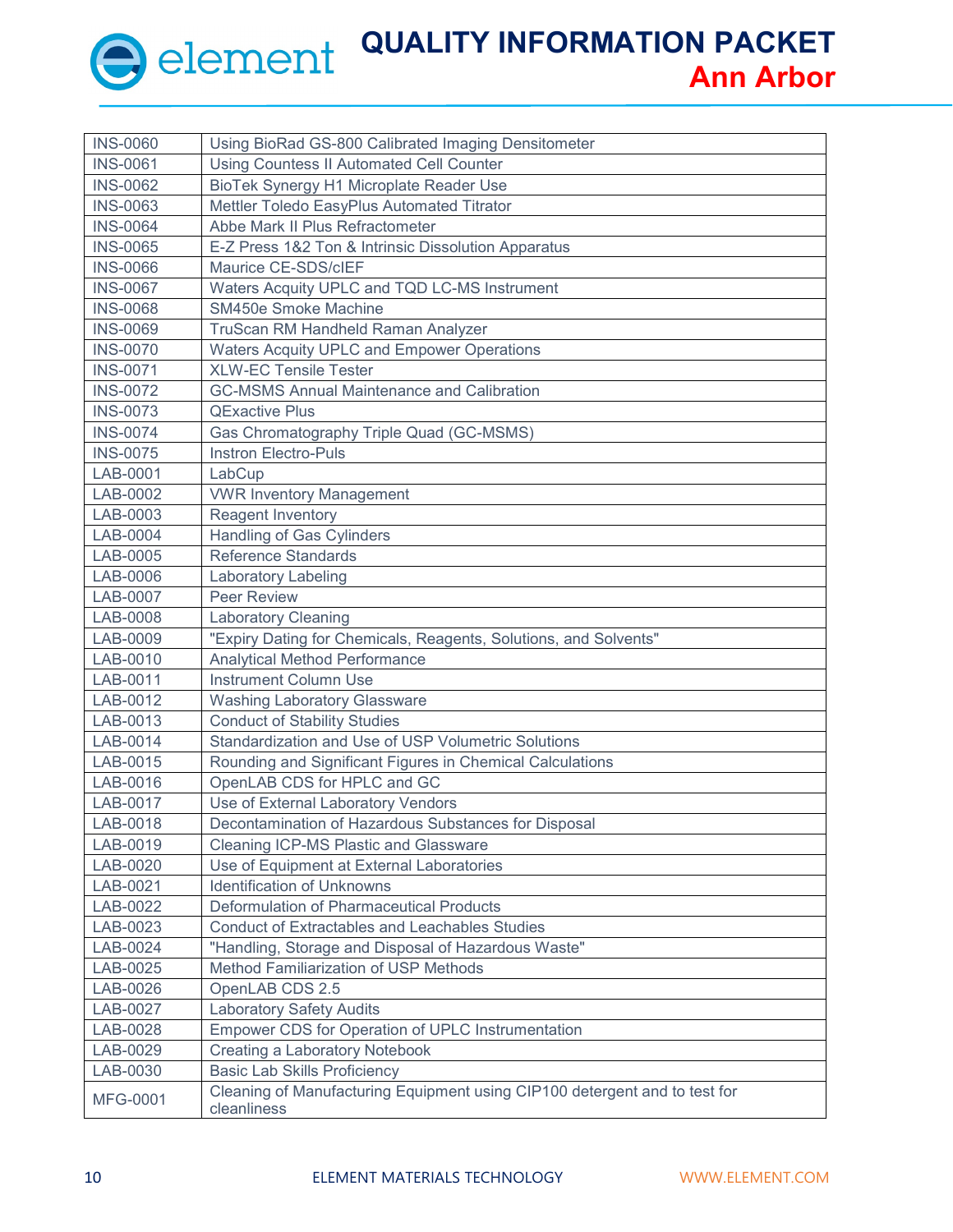| MFG-0002        | General GMP guidelines for Clinical Trial Material Manufacturing                                                    |  |  |  |
|-----------------|---------------------------------------------------------------------------------------------------------------------|--|--|--|
| MFG-0003        | Preparation of Approved Cleaning Solutions                                                                          |  |  |  |
| <b>MFG-0004</b> | Procedure for Cleaning of Manufacturing Suite                                                                       |  |  |  |
| MFG-0005        | Cleaning Procedure Type 1 and Type 2 for Manufacturing Suite and Equipment                                          |  |  |  |
| <b>MFG-0006</b> | "Maintenance, Use, and Cleaning Logbook (MUCL) Procedure"                                                           |  |  |  |
| <b>MFG-0007</b> | <b>Gowning Procedure for Manufacturing Suite</b>                                                                    |  |  |  |
| MFG-0008        | Personnel and Material Flow in the Manufacturing suite                                                              |  |  |  |
| MFG-0009        | <b>Environmental Monitoring</b>                                                                                     |  |  |  |
| MFG-0010        | "Time, Temperature, Humidity, Differential Pressure Monitoring for Manufacturing Suite"                             |  |  |  |
| MFG-0011        | <b>Cleaning Procedure for Manufacturing Accessories</b>                                                             |  |  |  |
| MFG-0012        | Material Release for CTM Manufacturing                                                                              |  |  |  |
| MFG-0013        | In-Process and Product Release Specifications For Clinical Trial Material Manufacturing                             |  |  |  |
| MFG-0014        | "Patterson-Kelley V-Blender Setup, Operation, and Cleaning and Maintenance"                                         |  |  |  |
| MFG-0015        | "Set up, Operation and Cleaning of FitzMill M5A"                                                                    |  |  |  |
| MFG-0016        | "Set-up, Operation, Cleaning, and Maintenance Procedure for Tube Filling Machine"                                   |  |  |  |
| MFG-0017        | Function and Maintenance of HVAC System in Manufacturing Suite                                                      |  |  |  |
| MFG-0018        | Manufacturing Suite and Utilities Layout                                                                            |  |  |  |
| MFG-0019        | Daily Performance check Operation and Cleaning of Sotax Friabilator                                                 |  |  |  |
| MFG-0020        | Operation of Schleuniger 6D Hardness tester                                                                         |  |  |  |
| MFG-0021        | "Setup Operation, Cleaning and maintenance of O'hara Labcoater"                                                     |  |  |  |
| MFG-0022        | Operation and Cleaning of Buchi Spray Dryer B-290                                                                   |  |  |  |
| MFG-0023        | "Tube Sealer Set-up, Operation, Cleaning and Maintenance"                                                           |  |  |  |
| MFG-0024        | General In-Process cleaning                                                                                         |  |  |  |
| MFG-0025        | Labelling Procedure and Control                                                                                     |  |  |  |
| MFG-0026        | "Cap Sealer/Handheld Electronic Induction Sealing Machine Set-up, Operation,<br>Cleaning, Maintenance and Movement" |  |  |  |
| MFG-0027        | <b>Retention of Finished Product</b>                                                                                |  |  |  |
| MFG-0028        | "Handling, Maintenance and Cleaning of the Sieve Shaker"                                                            |  |  |  |
| MFG-0029        | "Handling, Maintenance and Cleaning of VITAMIX 5300"                                                                |  |  |  |
| MFG-0030        | "Handling, Maintenance and Cleaning of Sieves"                                                                      |  |  |  |
| MFG-0031        | "Operation, Cleaning and Maintenance of the Powder Filling Machine"                                                 |  |  |  |
| MFG-0032        | "Operation, Cleaning and Maintenance of the Disintegration Tester"                                                  |  |  |  |
| MFG-0033        | Set Up and Operation of Tapped Density Tester                                                                       |  |  |  |
| MFG-0034        | In-Process Inspection of Manufacturing                                                                              |  |  |  |
| MFG-0035        | "Set up, Operation and Cleaning of Versa Press Tablet Press"                                                        |  |  |  |
| MFG-0036        | "Set up, Operation and Cleaning of Rx- 4 Automatic Tablet & Capsule Counter"                                        |  |  |  |
| MFG-0037        | Operation and Cleaning of the Tablet Deduster                                                                       |  |  |  |
| MFG-0038        | "Set-up, Operation and Cleaning of Unit-Dose Powder Sampler"                                                        |  |  |  |
| MFG-0039        | "Daily Performance Check, Operation and Cleaning of Dr Schleuniger Pharmatron FTV-<br>2 Friability Tester"          |  |  |  |
| MFG-0040        | Operation and Cleaning of Nilfisk AERO 31 Vacuum Machine                                                            |  |  |  |
| MFG-0041        | "Set-up, operation and cleaning of Metal Detector MET30+."                                                          |  |  |  |
| MFG-0042        | "Patterson-Kelley Blend Master Lab Blender Set-up, Operation, Cleaning, and<br>Maintenance                          |  |  |  |
|                 |                                                                                                                     |  |  |  |
| MFG-0043        | "Operation, Calibration and Maintenance of Digital Vernier Caliper"                                                 |  |  |  |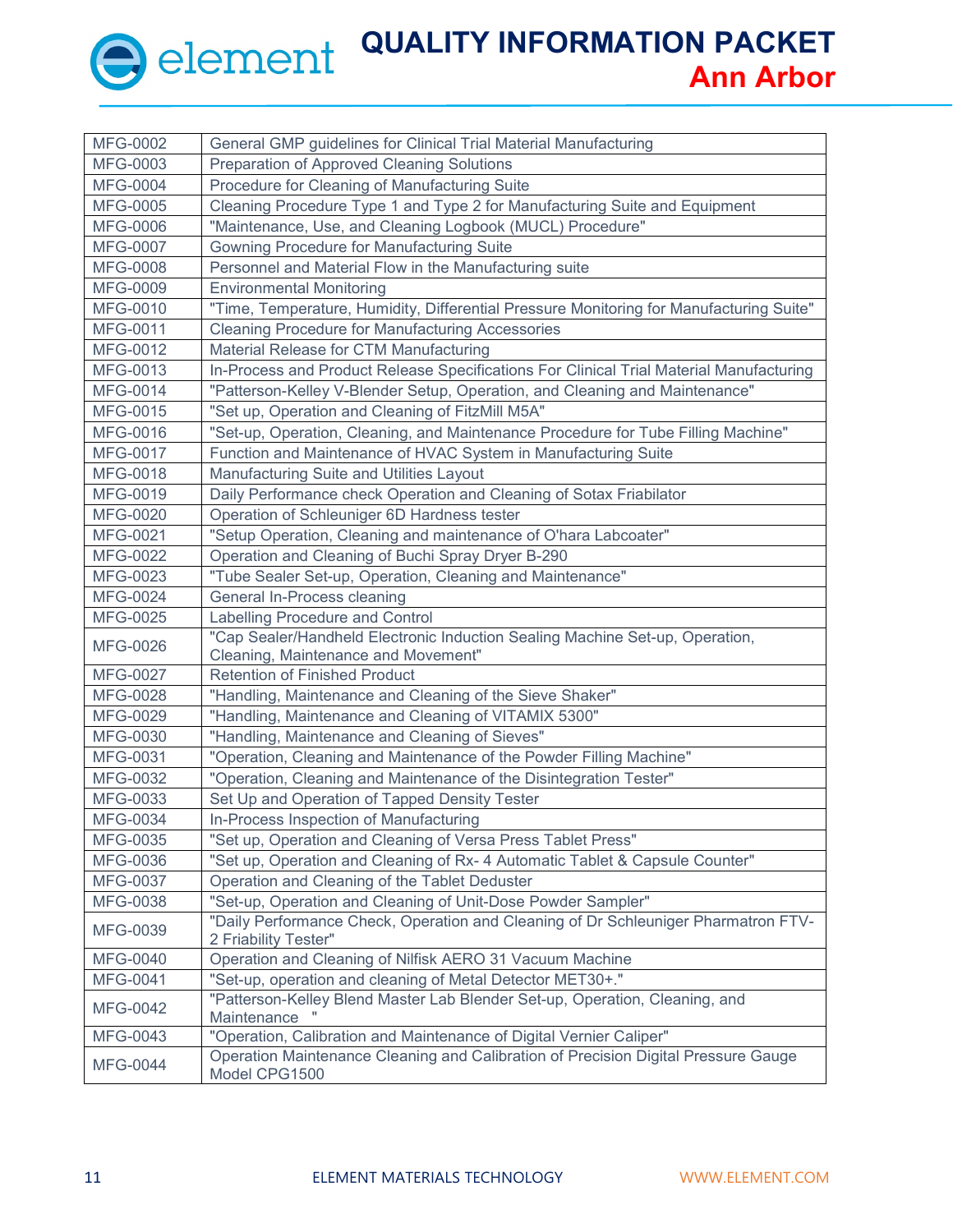| MFG-0045        | "Specification, Operation and Maintenance of Traceable Touchless and Contact<br>Tachometer"              |  |  |  |  |
|-----------------|----------------------------------------------------------------------------------------------------------|--|--|--|--|
| MFG-0046        | Use of Compressed Air and Nitrogen Cylinders in Clinical Trial Material Manufacturing                    |  |  |  |  |
| <b>MFG-0047</b> | Water Use Requirements Dispensing and Monitoring in Clinical Trial Material<br>Manufacturing             |  |  |  |  |
| <b>MFG-0048</b> | Silverson High Shear Laboratory Mixer Model AX5                                                          |  |  |  |  |
| MFG-0049        | Water Hose Cleaning and Storage                                                                          |  |  |  |  |
| MFG-0050        | General Guidelines for Engineering Batch Manufacturing                                                   |  |  |  |  |
| MFG-0051        | Capsule (Blister Packaging) Sealer Setup Operation Cleaning and Maintenance                              |  |  |  |  |
| MFG-0052        | Suppository Molding (Filler) Apparatus Setup Operation Cleaning and Maintenance                          |  |  |  |  |
| MFG-0053        | "Setup, Operation and Maintenance of Hot Melt Extruder (HME) Assembly"                                   |  |  |  |  |
| MFG-0054        | Receiving Disposition and Control of Incoming Raw Materials and Packaging Materials<br>for Manufacturing |  |  |  |  |
| MFG-0055        | Material and Product Identification Traceability                                                         |  |  |  |  |
| MFG-0056        | <b>Transporting Investigational Product</b>                                                              |  |  |  |  |
| MFG-0057        | "Receiving, Use and Control of Table Press Tooling"                                                      |  |  |  |  |
| <b>MFG-0058</b> | Evaluation of New Active Pharmaceutical Ingredients (APIs) in Avomeen's<br><b>Manufacturing Suite</b>    |  |  |  |  |
| <b>MNL-0002</b> | Chemical Hygiene Plan                                                                                    |  |  |  |  |
| MNL-0003        | <b>Quality Manual</b>                                                                                    |  |  |  |  |
| <b>MNL-0004</b> | <b>Site Master File</b>                                                                                  |  |  |  |  |
| POL-0001        | <b>Controlled Substances Handling</b>                                                                    |  |  |  |  |
| POL-0002        | <b>Safety Policy</b>                                                                                     |  |  |  |  |
| POL-0003        | Hazardous Waste Disposal                                                                                 |  |  |  |  |
| <b>POL-0004</b> | <b>Facility Access and Security Measures</b>                                                             |  |  |  |  |
| <b>POL-0005</b> | <b>Disaster Policy</b>                                                                                   |  |  |  |  |
| POL-0006        | <b>Purchasing Policy</b>                                                                                 |  |  |  |  |
| <b>POL-0007</b> | <b>Computer Policy</b>                                                                                   |  |  |  |  |
| POL-0008        | <b>Training Policy</b>                                                                                   |  |  |  |  |
| POL-0009        | QC Proficiency and Method Uncertainty for ISO Accredited Testing                                         |  |  |  |  |
| POL-0010        | Pest and Fungus Control                                                                                  |  |  |  |  |
| POL-0011        | <b>Exposure Control Plan</b>                                                                             |  |  |  |  |
| POL-0012        | <b>Master Validation Plan</b>                                                                            |  |  |  |  |
| POL-0013        | <b>Quality System Structure</b>                                                                          |  |  |  |  |
| POL-0014        | <b>Whistleblower Escalation Policy</b>                                                                   |  |  |  |  |
| POL-0015        | Data Integrity                                                                                           |  |  |  |  |
| POL-0016        | <b>Business Continuity Plan</b>                                                                          |  |  |  |  |
| POL-0017        | <b>IT Regulatory Compliance</b>                                                                          |  |  |  |  |
| <b>QLT-0001</b> | <b>Documentation Practices</b>                                                                           |  |  |  |  |
| <b>QLT-0002</b> | Laboratory Investigations                                                                                |  |  |  |  |
| <b>QLT-0003</b> | <b>Deviations</b>                                                                                        |  |  |  |  |
| <b>QLT-0004</b> | <b>CAPA (Corrective Action Preventive Action)</b>                                                        |  |  |  |  |
| <b>QLT-0005</b> | <b>Customer Complaints</b>                                                                               |  |  |  |  |
| <b>QLT-0006</b> | <b>Internal Audit</b>                                                                                    |  |  |  |  |
| <b>QLT-0007</b> | <b>Document Control</b>                                                                                  |  |  |  |  |
| <b>QLT-0008</b> | <b>Change Control</b>                                                                                    |  |  |  |  |
| <b>QLT-0009</b> | <b>Quality System Trending</b>                                                                           |  |  |  |  |
| <b>QLT-0010</b> | <b>Customer Feedback</b>                                                                                 |  |  |  |  |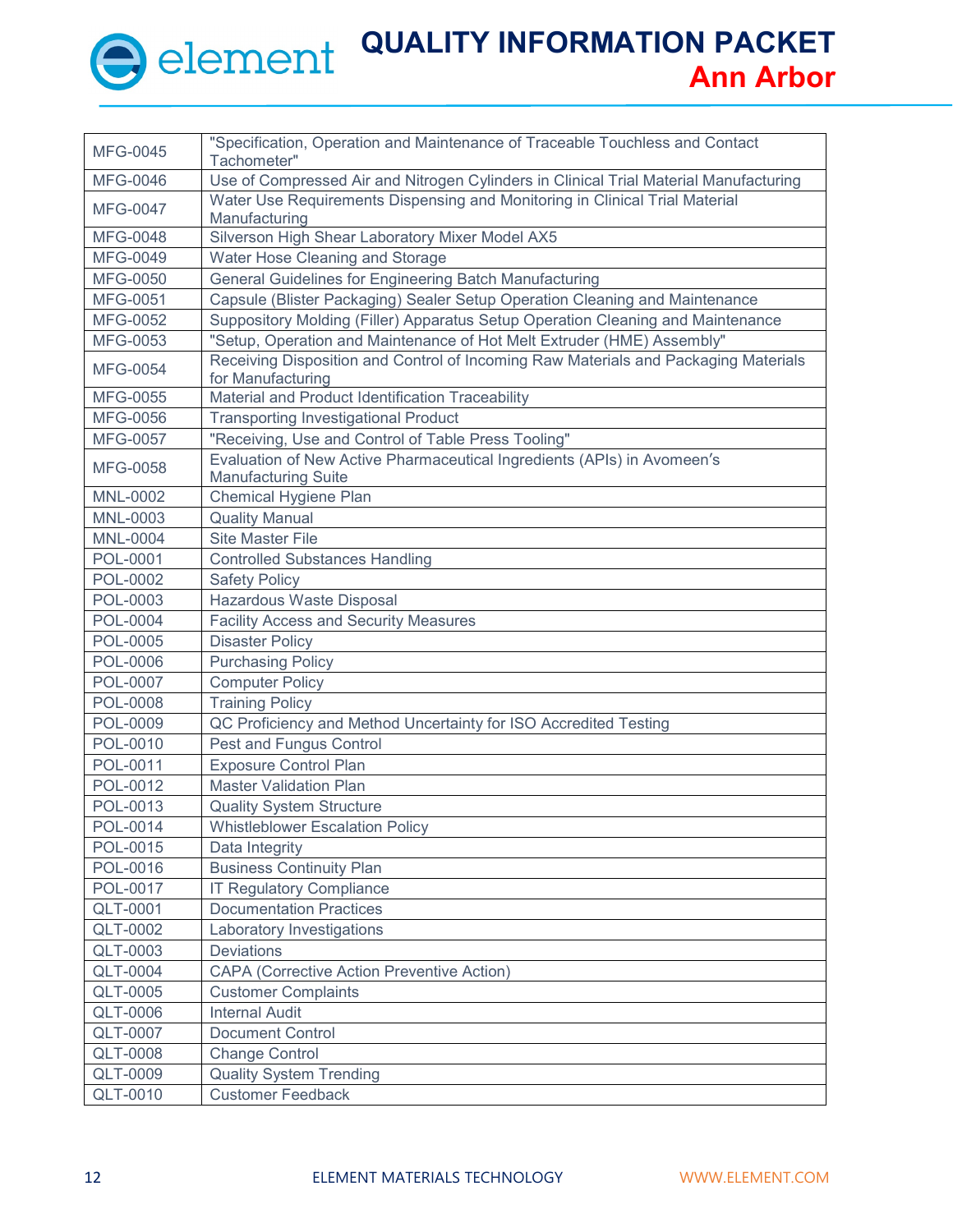| QLT-0011        | <b>Impact Assessment</b>                                               |
|-----------------|------------------------------------------------------------------------|
| QLT-0012        | <b>Study Director Roles and Responsibilities</b>                       |
| QLT-0013        | In-Life Audit                                                          |
| QLT-0014        | <b>Master Study List</b>                                               |
| QLT-0015        | <b>QA Project Auditing</b>                                             |
| QLT-0016        | Requirements for the Generation and Review of Certificates of Reports  |
| QLT-0017        | <b>QA Responsibilities</b>                                             |
| QLT-0018        | <b>Quality Risk Management Program</b>                                 |
| QLT-0019        | <b>Quality and Vendor Agreements</b>                                   |
| QLT-0020        | Commodity Jurisdiction Classification and Controls (CFIUS Review)      |
| QLT-0021        | Monitoring of Quality Data                                             |
| QLT-0022        | Approved Supplier List (ASL) Qualification (Third Party Qualification) |
| QLT-0023        | <b>Regulatory Inspection</b>                                           |
| <b>QLT-0024</b> | <b>Client Audits</b>                                                   |
| QLT-0025        | Writing and Revising Controlled Documents                              |
| QLT-0026        | Clinical Trial Material (CTM) Batch Review and Release                 |
| <b>QLT-0027</b> | Issue and Execution of Batch Manufacturing Records (BMR) for CTM       |
| QLT-0028        | <b>Master Control</b>                                                  |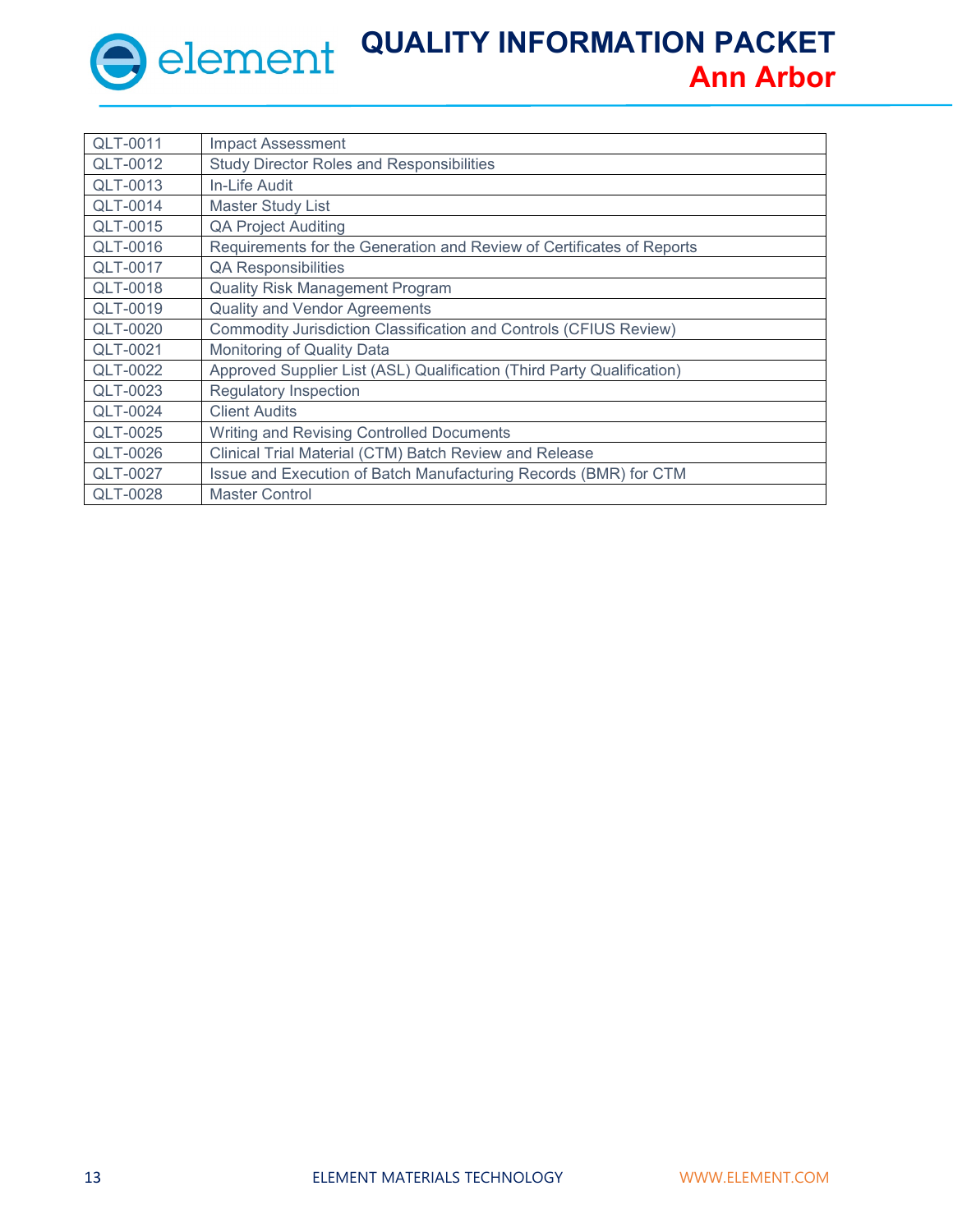

#### **ORGANIZATIONAL CHART**

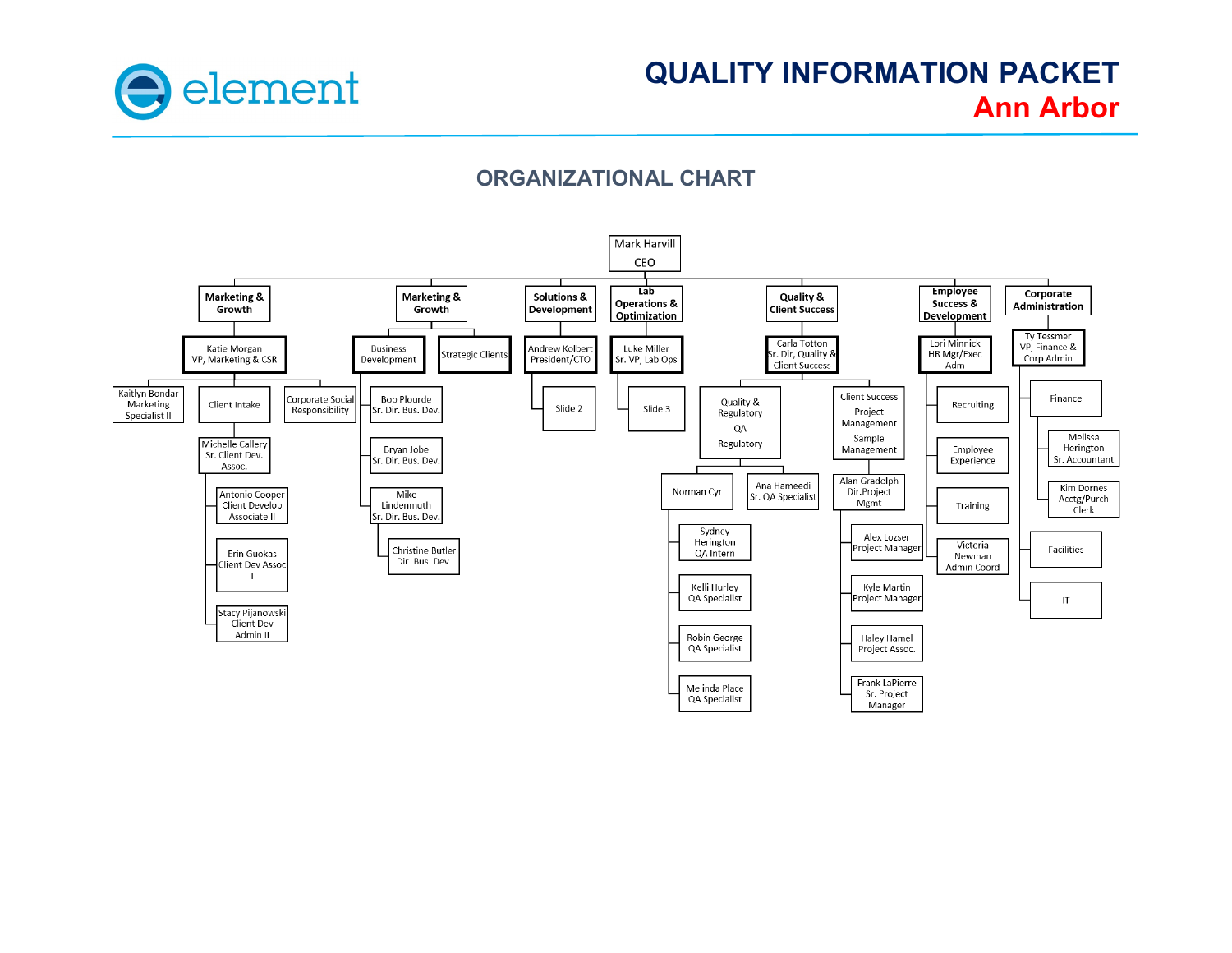

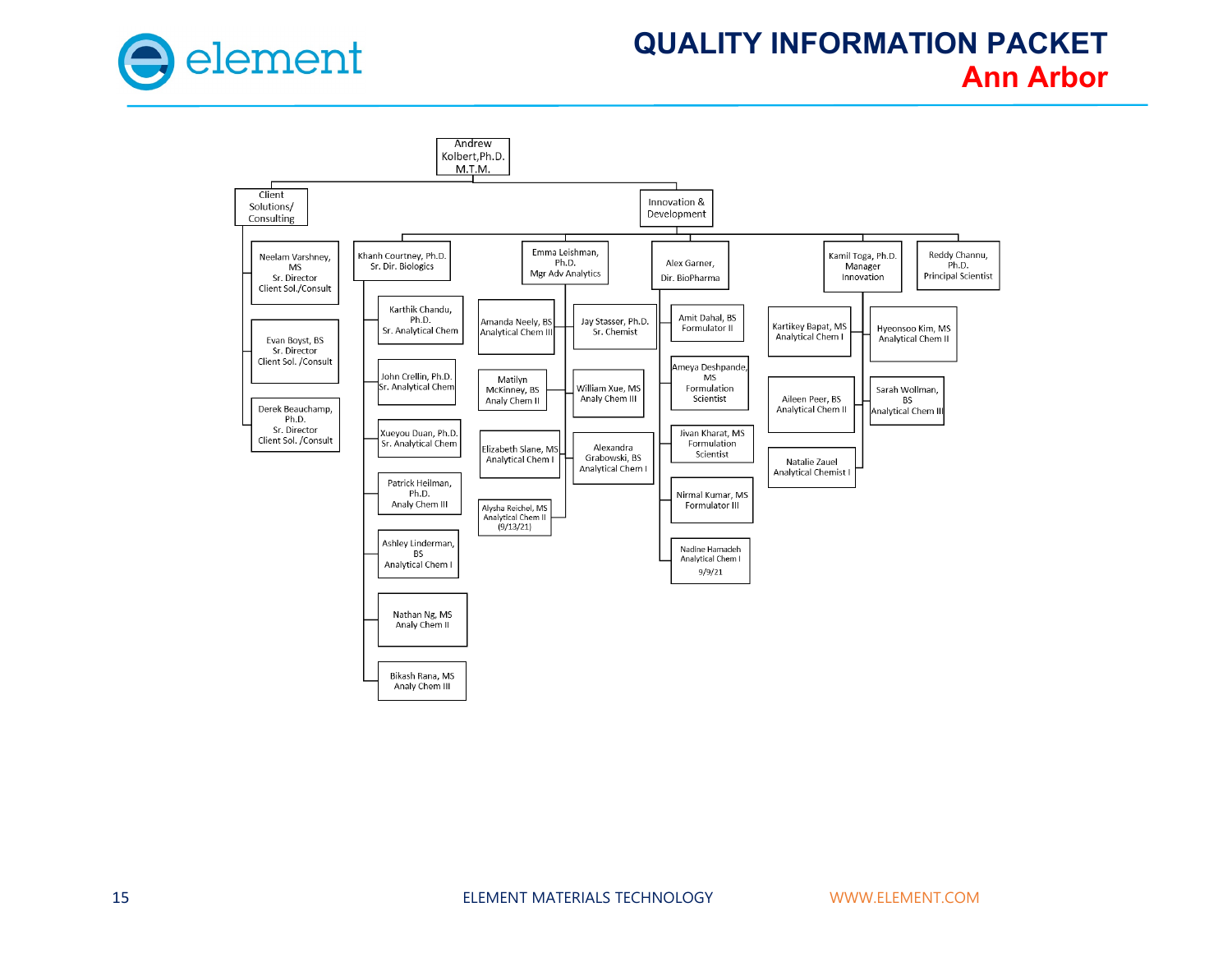

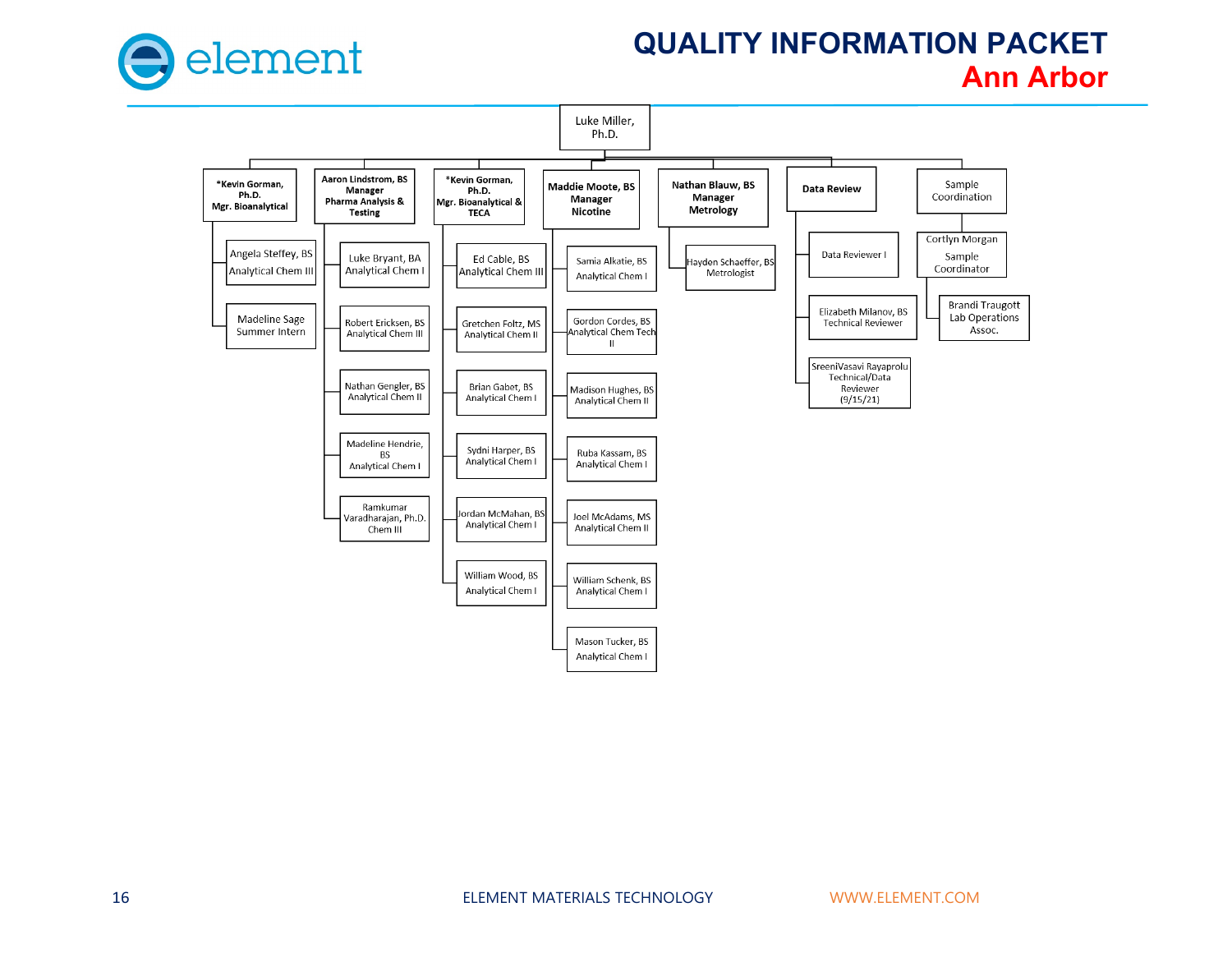

#### **FACILITY MAP**



Total Laboratory Sq. Footage = 18,900 sq ft Total Admin Sq. Footage = 8,000 sq ft Total Sq. Footage = 27,000 sq ft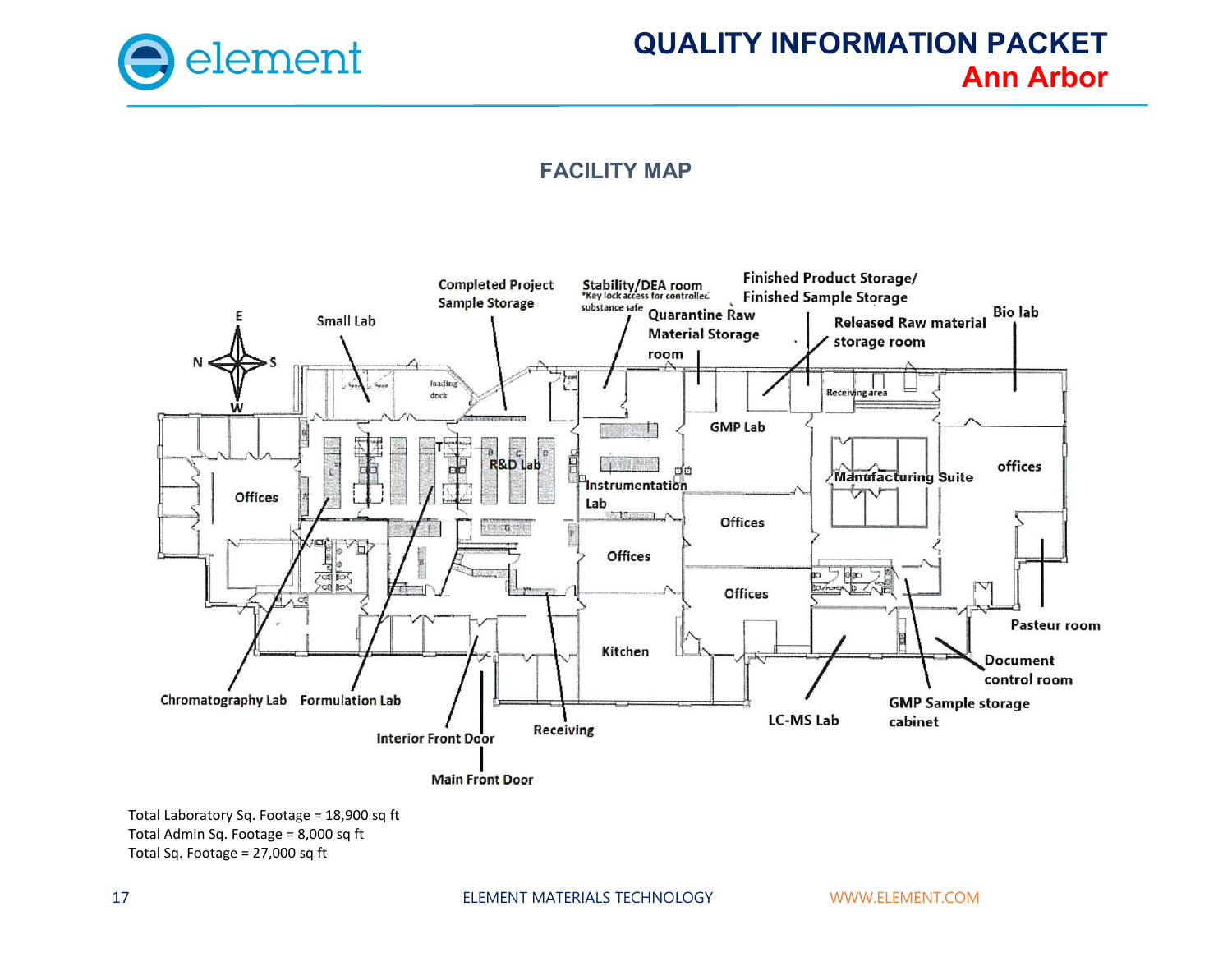

#### **FDA DRUG ESTABLISHMENT CURRENT REGISTRATION**

| <b>Firm Name</b>                         | <b>FDA</b><br><b>Establishment</b><br><b>Identifier</b> | <b>DUNS</b> | <b>Business</b><br><b>Operations</b> | <b>Address</b>                                                                 | <b>Expiration</b><br><b>Date</b> |
|------------------------------------------|---------------------------------------------------------|-------------|--------------------------------------|--------------------------------------------------------------------------------|----------------------------------|
| Avomeen<br>Analytical<br><b>Services</b> | 3008808597                                              | 965534816   | ANALYSIS:                            | 4840 Venture Dr., Ann<br>Arbor, Michigan (MI)<br>48108, United States<br>(USA) | 12/31/2022                       |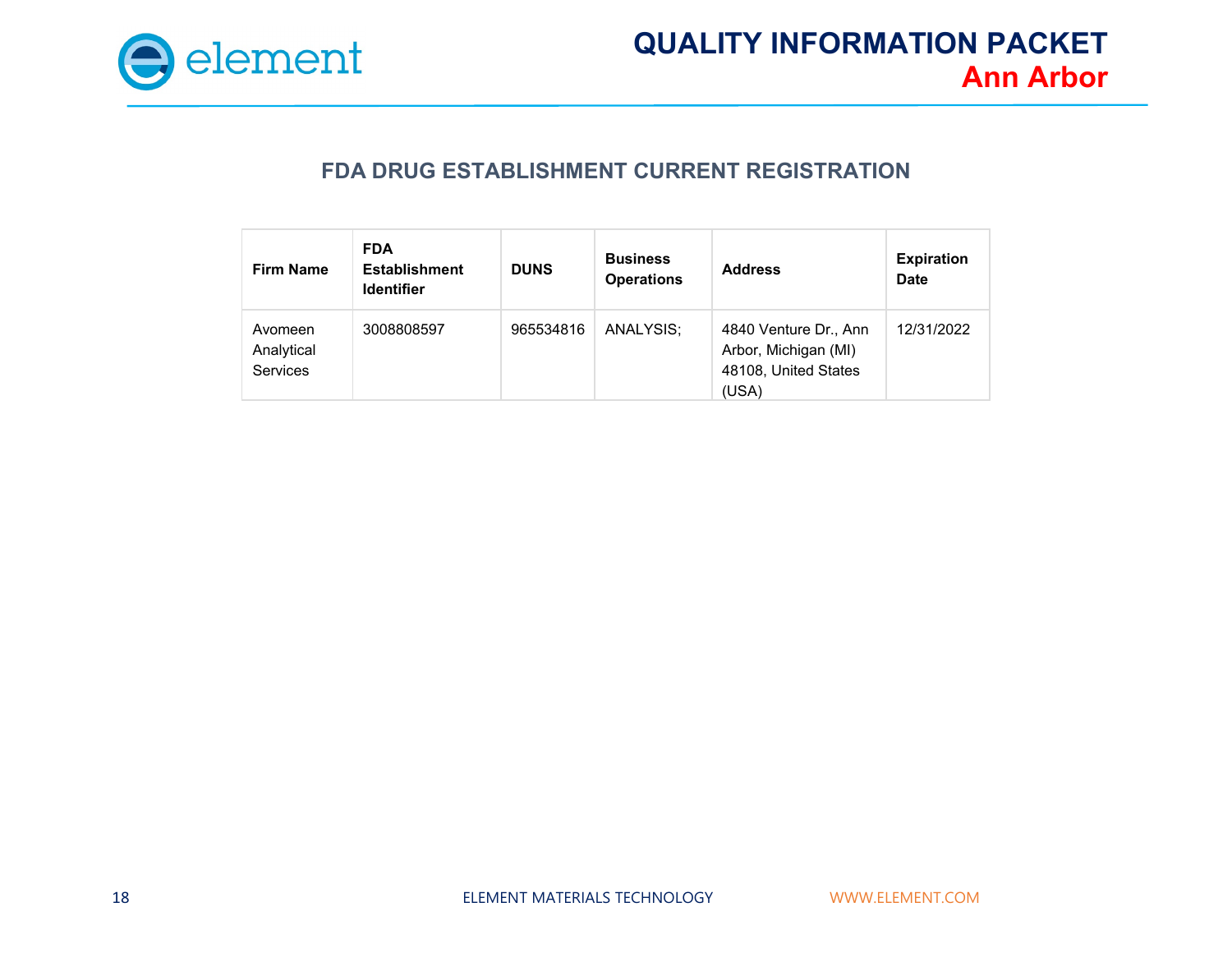

# PERRY JOHNSON LABORATORY ACCREDITATION,INC.

# *Certificate of Accreditation*

*Perry Johnson Laboratory Accreditation, Inc. has assessed the Laboratory of:*

## *Avomeen, LLC*

*4840 Venture Drive, Ann Arbor, MI 48108*

*(Hereinafter called the Organization) and hereby declares that Organization is accredited in accordance with the recognized International Standard:*

## **ISO/IEC 17025:2017**

This accreditation demonstrates technical competence for a defined scope and the operation of a laboratory quality management system (as outlined by the joint ISO-ILAC-IAF Communiqué dated April 2017):

#### *Chemical Testing (As detailed in the supplement)*

Accreditation claims for such testing and/or calibration services shall only be made from addresses referenced within this certificate. This Accreditation is granted subject to the system rules governing the Accreditation referred to above, and the Organization hereby covenants with the Accreditation body's duty to observe and comply with the said rules.

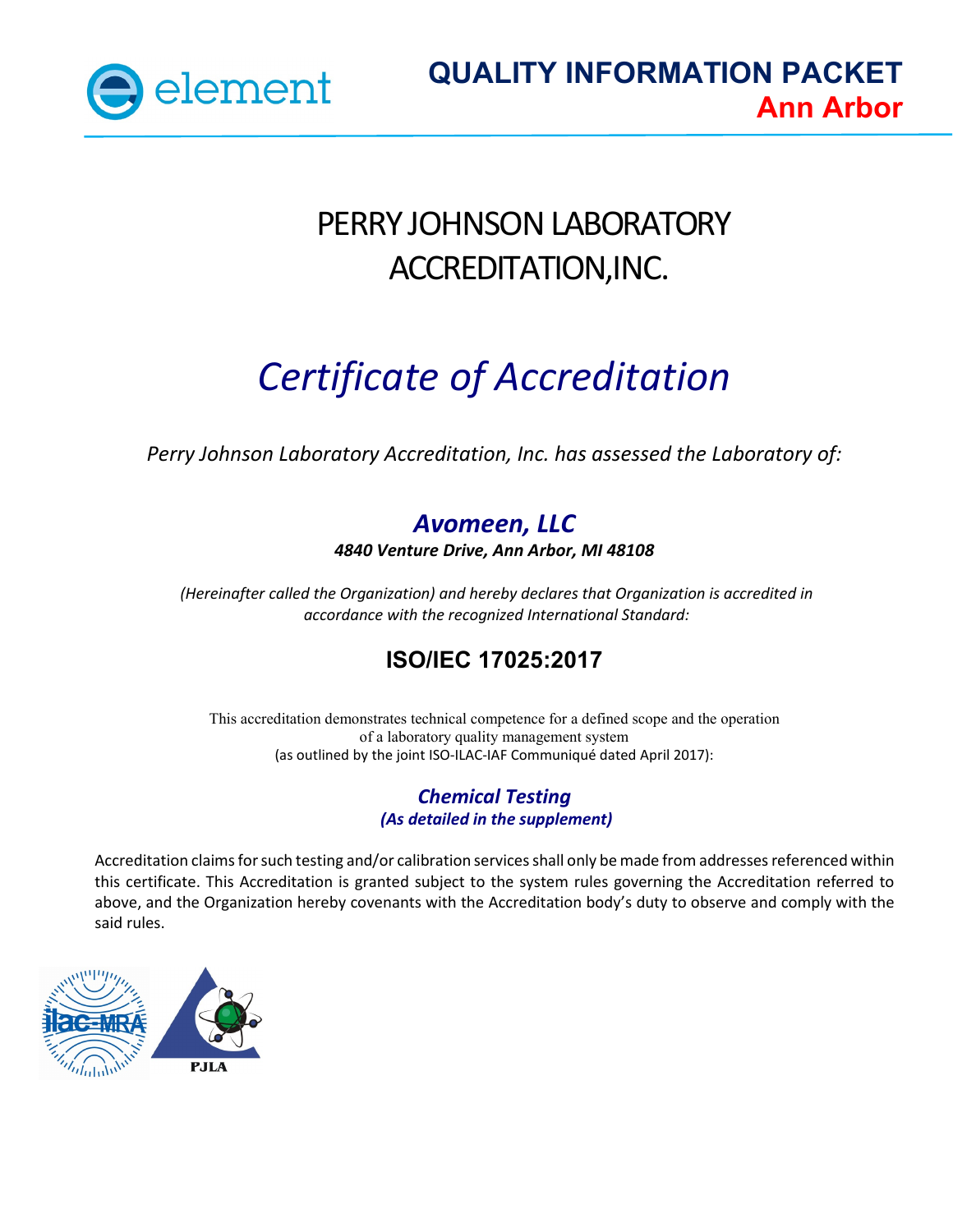



For PJLA:

*Initial Accreditation Date: Issue Date: Expiration Date:* April 2, 2019 January 18, 2021 April 30, 2023

Tracy Szerszen President

Perry Johnson Laboratory Accreditation, Inc. (PJLA) 755 W. Big Beaver, Suite 1325 Troy, Michigan 48084

*Accreditation No: Certificate No:*

78365 L21-22

*The validity of this certificate is maintained through ongoing assessments based on a continuous accreditation cycle. The validity of this certificate should be confirmed through the PJLA website: [www.pjlabs.com](http://www.pjlabs.com/)*

*Page 1 of 2*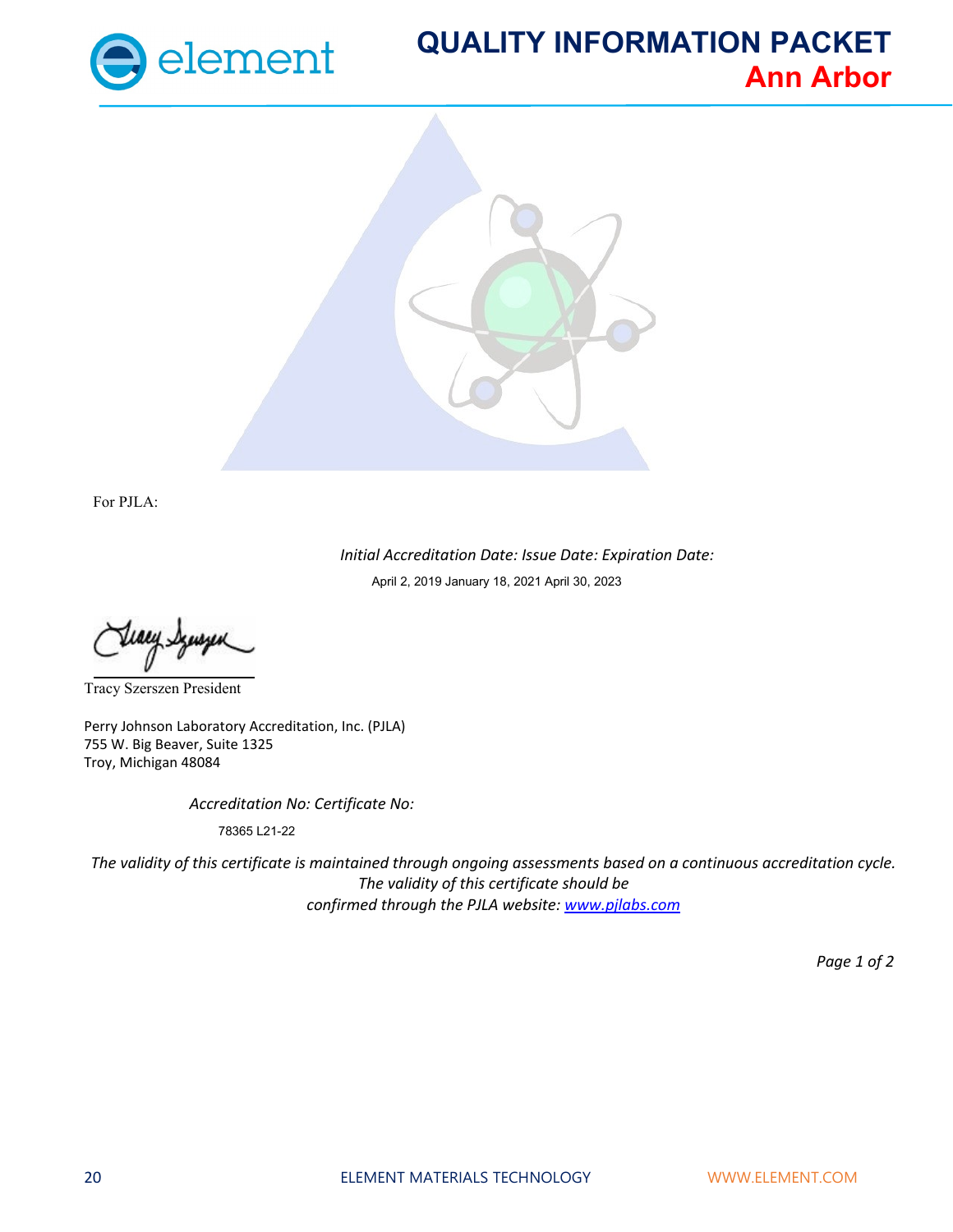

# *Certificate of Accreditation: Supplement*

#### **Avomeen, LLC**

4840 Venture Drive, Ann Arbor, MI 48108 Contact Name: Carla Totton Phone: 800-930-5450

*Accreditation is granted to the facility to perform the following testing:*

| <b>FIELD OF</b><br><b>TEST</b> | <b>ITEMS, MATERIALS OR</b><br><b>PRODUCTS TESTED</b>                  | <b>SPECIFIC TESTS OR</b><br><b>PROPERTIES</b><br><b>MEASURED</b>       | SPECIFICATION,<br><b>STANDARD METHOD OR</b><br><b>TECHNIQUE USED</b>            | <b>RANGE (WHERE</b><br><b>APPROPRIATE) AND</b><br><b>DETECTION LIMIT</b>                                                       |
|--------------------------------|-----------------------------------------------------------------------|------------------------------------------------------------------------|---------------------------------------------------------------------------------|--------------------------------------------------------------------------------------------------------------------------------|
| Chemical <sup>F</sup>          | Pharmaceuticals,<br>Cosmetics,<br>Liquids, Solids,<br>Glass, Plastics | Volatile and Semi-<br>volatile Organic<br>Compounds<br>Chemical Makeup | $GC-FID2 AMR$<br>404.00<br>GC-MS AMR<br>403.00 FTIR <sup>2</sup><br>AMR 350.002 | GC-FID<br>LOD: 0.000 05 % (0.5 ppm)<br>LOG: 0.0001% (1 ppm)<br>Range: 0.000 1 % to 98 %<br>1 ppm to 980 000 ppm<br>Qualitative |
|                                |                                                                       | Compound<br>Identification and<br><b>Quantification</b>                | <b>HPLC</b><br>AMR 401.00                                                       | 0.5 ppm to 100%<br>LOD: 0.2 ppm<br>$LOQ: 0.5$ ppm                                                                              |

- 1. The presence of a superscript F means that the laboratory performs testing of the indicated parameter at its fixed location. Example: Outside Micrometer <sup>F</sup> would mean that the laboratory performs this testing at its fixed location.
- 2. Accreditation is granted through technology based flexible scope criteria. Additional methods other than listed above may fall under the accreditation of the laboratory. A complete listing of method capabilities can be derived from the laboratory upon request.

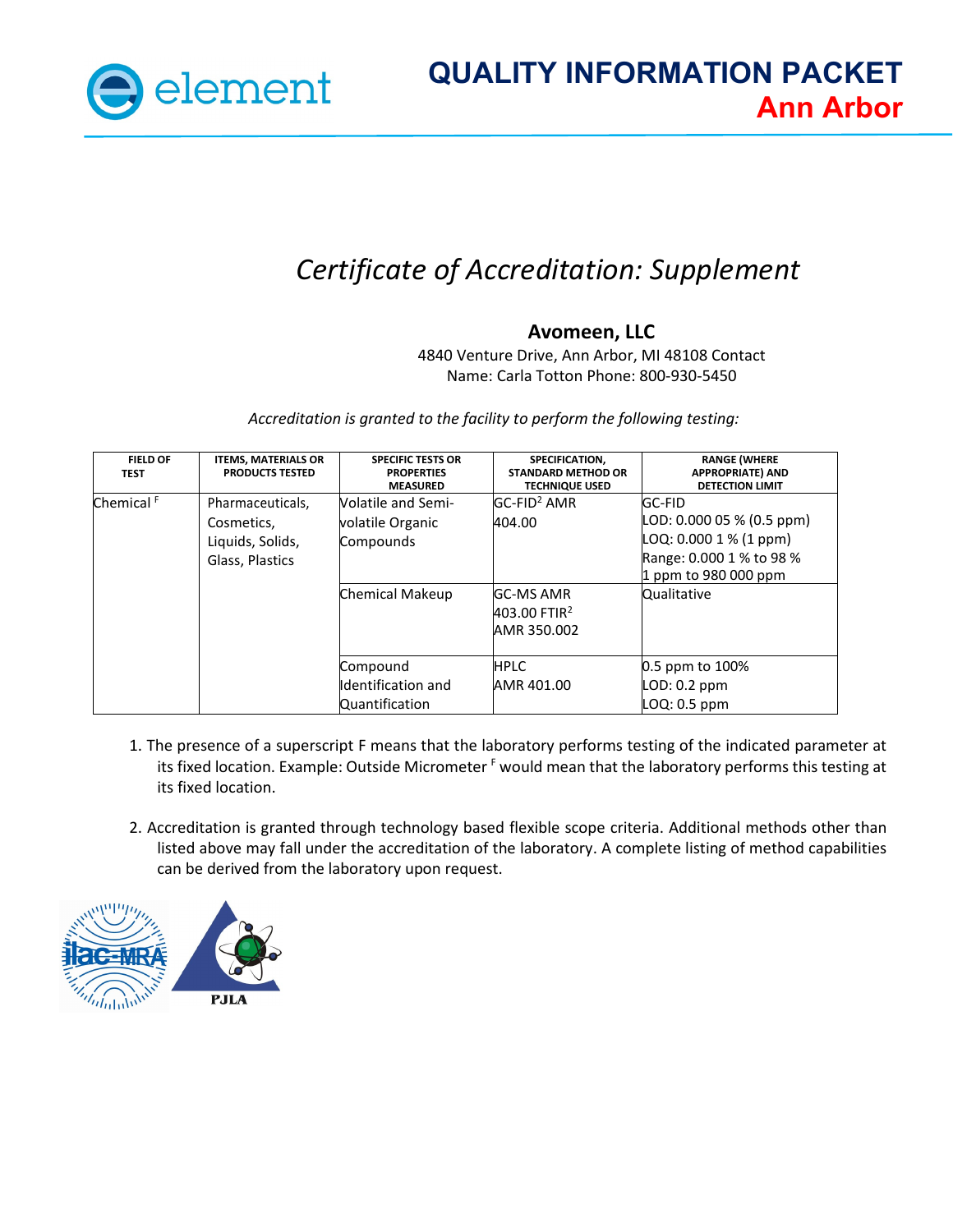



*Issue: 01/2021 This supplement is in conjunction with certificate #L21-22 Page 2 of 2*